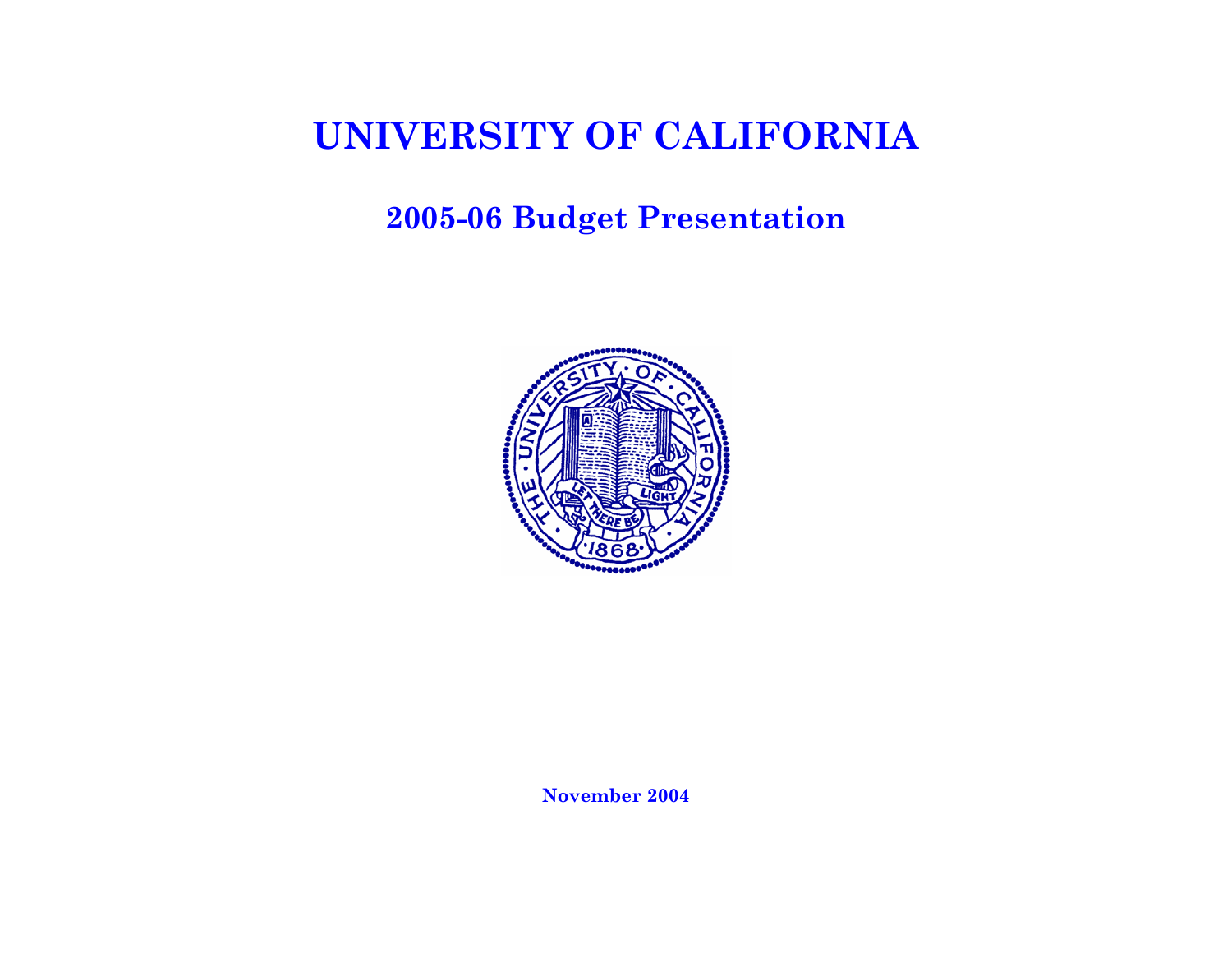|                                                                                                        |                                       |                               | 2005-06 BUDGET FOR CURRENT OPERATIONS AND EXTRAMURALLY FUNDED OPERATIONS |                      |                                                                                                     |              |                                 |               |                                 |              |                            |                      |
|--------------------------------------------------------------------------------------------------------|---------------------------------------|-------------------------------|--------------------------------------------------------------------------|----------------------|-----------------------------------------------------------------------------------------------------|--------------|---------------------------------|---------------|---------------------------------|--------------|----------------------------|----------------------|
|                                                                                                        | <b>EXPENDITURES</b>                   | <b>INCOME</b>                 |                                                                          |                      |                                                                                                     |              |                                 |               |                                 |              |                            |                      |
|                                                                                                        | 2004-05<br><b>Budget</b>              | 2005-06<br>Proposed           | Change<br>Amount                                                         | $\%$                 |                                                                                                     |              | 2004-05<br><b>Budget</b>        |               | 2005-06<br>Proposed             |              | Change<br>Amount           | $\%$                 |
| <b>BUDGET FOR CURRENT OPERATIONS</b><br>Instruction:                                                   | $(\$000s)$                            | $(\$000s)$                    | $(\$000s)$                                                               |                      | <b>BUDGET FOR CURRENT OPERATIONS</b><br>General Fund                                                |              | $(\$000s)$                      |               | $(\$000s)$                      |              | $(\$000s)$                 |                      |
| General Campus<br><b>Health Sciences</b>                                                               | 2,023,417<br>$\mathbf{\$}$<br>763,094 | 2,094,938<br>-8<br>770,063    | 71,521<br>$\mathbf{s}$<br>6,969                                          | 3.5%<br>0.9%         | State of California<br><b>UC</b> Sources                                                            | \$           | 2,720,841<br>544,258            | -8            | 2,835,841<br>555,477            | $\mathbf{s}$ | 115,000<br>11,219          | 4.2%<br>2.1%         |
| <b>Summer Session</b><br><b>University Extension</b>                                                   | 11,682<br>200,905                     | 11,682<br>206,932             | $\overline{0}$<br>6,027                                                  | 0.0%<br>3.0%<br>2.1% | <b>Total General Funds</b>                                                                          | S            | 3,265,099                       | \$            | 3,391,318                       | -8           | 126,219                    | 3.9%                 |
| Research<br><b>Public Service</b><br>Academic Support:                                                 | 490,268<br>180,796                    | 500,638<br>184,910            | 10,370<br>4,114                                                          | 2.3%                 | <b>Restricted Funds</b>                                                                             |              |                                 |               |                                 |              |                            |                      |
| Libraries<br>Other                                                                                     | 243,525<br>453,445                    | 245,707<br>462,613            | 2,182<br>9,168                                                           | 0.9%<br>2.0%         | State of California<br>U.S. Government Appropriations                                               | $\mathbf{s}$ | 62,597<br>17,000                | -\$           | 59,360<br>17,000                | -8           | (3,237)                    | $-5.2%$              |
| <b>Teaching Hospitals</b><br><b>Student Services</b>                                                   | 3,707,346<br>413,962                  | 4,009,096<br>419,027          | 301,750<br>5,065                                                         | 8.1%<br>1.2%         | <b>Student Fees:</b><br>Educational, Registration & Professional School Fees                        |              | 1,255,745                       |               | 1,394,402                       |              | 138,657                    | 11.0%                |
| <b>Institutional Support</b><br>Operation and Maintenance of Plant<br><b>Student Financial Aid</b>     | 458,861<br>435,928<br>469,339         | 462,542<br>453,322<br>508,249 | 3,681<br>17,394<br>38,910                                                | 0.8%<br>4.0%<br>8.3% | Extension, Summer Session & Other Fees<br><b>Teaching Hospitals</b><br><b>Auxiliary Enterprises</b> |              | 344,006<br>3,657,577<br>676,822 |               | 354,000<br>3,959,327<br>710,663 |              | 9,994<br>301,750<br>33,841 | 2.9%<br>8.2%<br>5.0% |
| <b>Auxiliary Enterprises</b><br>Provisions for Allocation                                              | 676,822<br>43,279                     | 710,663<br>39,498             | 33,841<br>(3, 781)                                                       | 5.0%<br>$-8.7%$      | <b>Endowments</b><br>Other                                                                          |              | 157,439<br>1,335,093            |               | 162,162<br>1,365,731            |              | 4,723<br>30,638            | 3.0%<br>2.3%         |
| University Opportunity Fund and Special Programs<br>Program Maintenance: Fixed Costs, Economic Factors | 198,709                               | 202,391<br>131,692            | 3,682<br>131,692                                                         | 1.9%<br>$\sim$       | <b>Total Restricted Funds</b>                                                                       |              | 7,506,279                       |               | 8,022,645                       | -8           | 516,366                    | 6.9%                 |
| TOTAL BUDGET FOR CURRENT OPERATIONS                                                                    | \$10,771,378                          | <sup>\$</sup><br>11.413.963   | $\mathbf{s}$<br>642.585                                                  | 6.0%                 | TOTAL BUDGET FOR CURRENT OPERATIONS                                                                 |              | \$10,771,378                    | \$            | 11.413.963                      | $\mathbf{s}$ | 642.585                    | 6.0%                 |
|                                                                                                        |                                       |                               |                                                                          |                      | EXTRAMURALLY FUNDED OPERATIONS<br>State of California                                               | \$           | 211,089                         | $\mathbf{s}$  | 211,089                         | - \$         | $\bf{0}$                   | 0.0%                 |
| EXTRAMURALLY FUNDED OPERATIONS<br>Sponsored Research                                                   | \$<br>2,468,107                       | - \$<br>2,531,402             | 63,295<br>$\mathbf{\$}$                                                  | 2.6%                 | U.S. Government<br>Private Gifts, Contracts & Grants                                                |              | 2,114,436<br>960,715            |               | 2,156,725<br>999,144            |              | 42,289<br>38,429           | 2.0%<br>4.0%         |
| Other Activities                                                                                       | 1,360,865                             | 1,394,570                     | 33,705                                                                   | 2.5%                 | Other                                                                                               |              | 542,732                         |               | 559,014                         |              | 16,282                     | 3.0%                 |
| TOTAL EXTRAMURALLY FUNDED OPERATIONS                                                                   | \$<br>3,828,972                       | 3,925,972<br>-SS              | $\mathbf{\$}$<br>97,000                                                  | 2.5%                 | TOTAL EXTRAMURALLY FUNDED OPERATIONS                                                                | \$           | 3,828,972                       | \$            | 3,925,972                       | -8           | 97,000                     | 2.5%                 |
| <b>TOTAL OPERATIONS</b>                                                                                | 14,600,350<br>\$.                     | 15,339,935<br>$\mathbf{s}$    | 739,585<br><sup>S</sup>                                                  | 5.1%                 | <b>TOTAL OPERATIONS</b>                                                                             |              | \$14,600,350                    | <sup>\$</sup> | 15,339,935                      | $\mathbf{s}$ | 739,585                    | 5.1%                 |
| <b>MAJOR DEPARTMENT OF ENERGY</b>                                                                      |                                       |                               |                                                                          |                      | <b>MAJOR DEPARTMENT OF ENERGY</b>                                                                   |              |                                 |               |                                 |              |                            |                      |
| <b>LABORATORIES</b>                                                                                    | 4,082,089<br>\$                       | 4,082,089<br>- \$             | -8<br>$\Omega$                                                           | 0.0%                 | <b>LABORATORIES</b>                                                                                 | \$           | 4,082,089                       | $\mathbf{s}$  | 4,082,089 \$                    |              | $\mathbf{0}$               | 0.0%                 |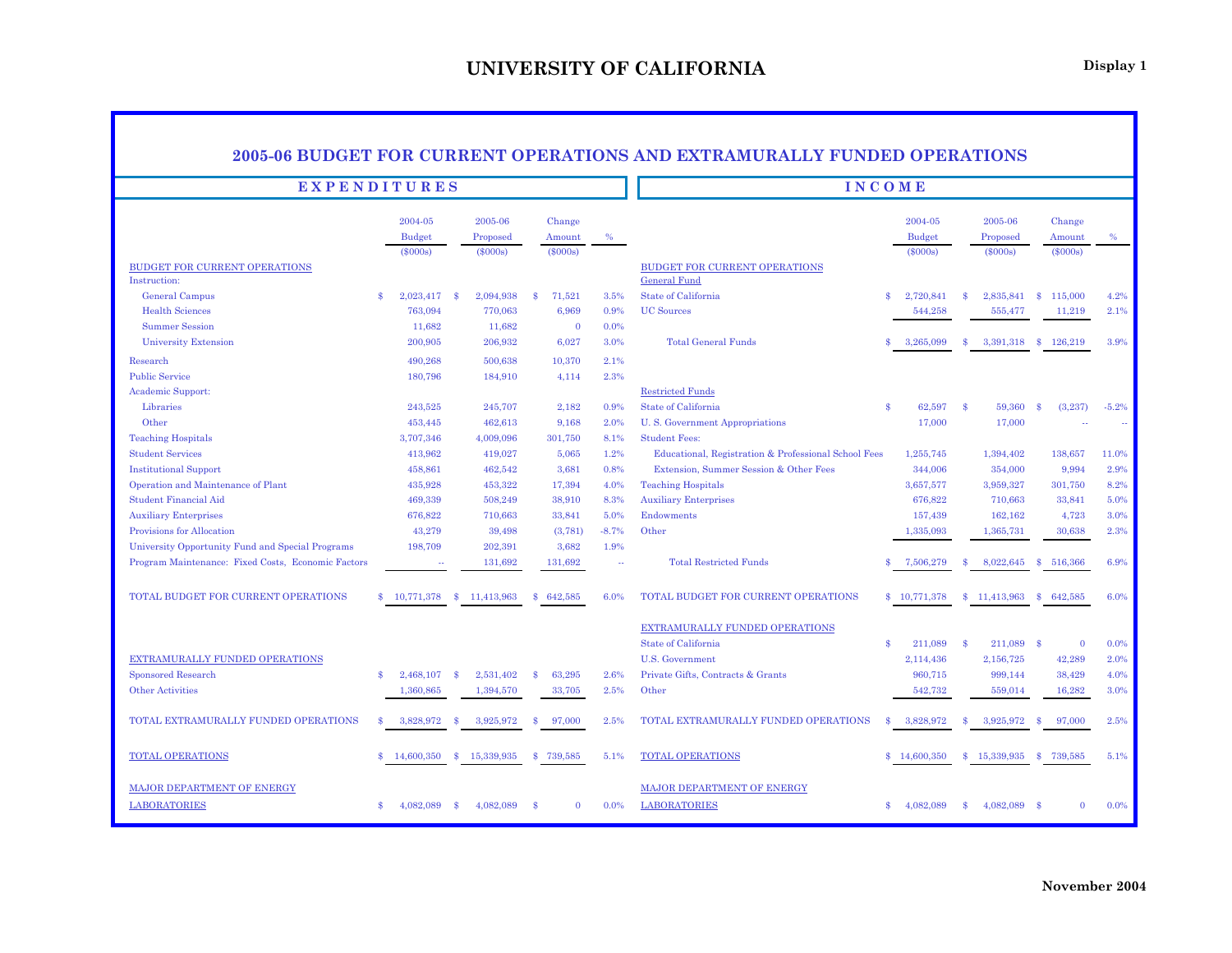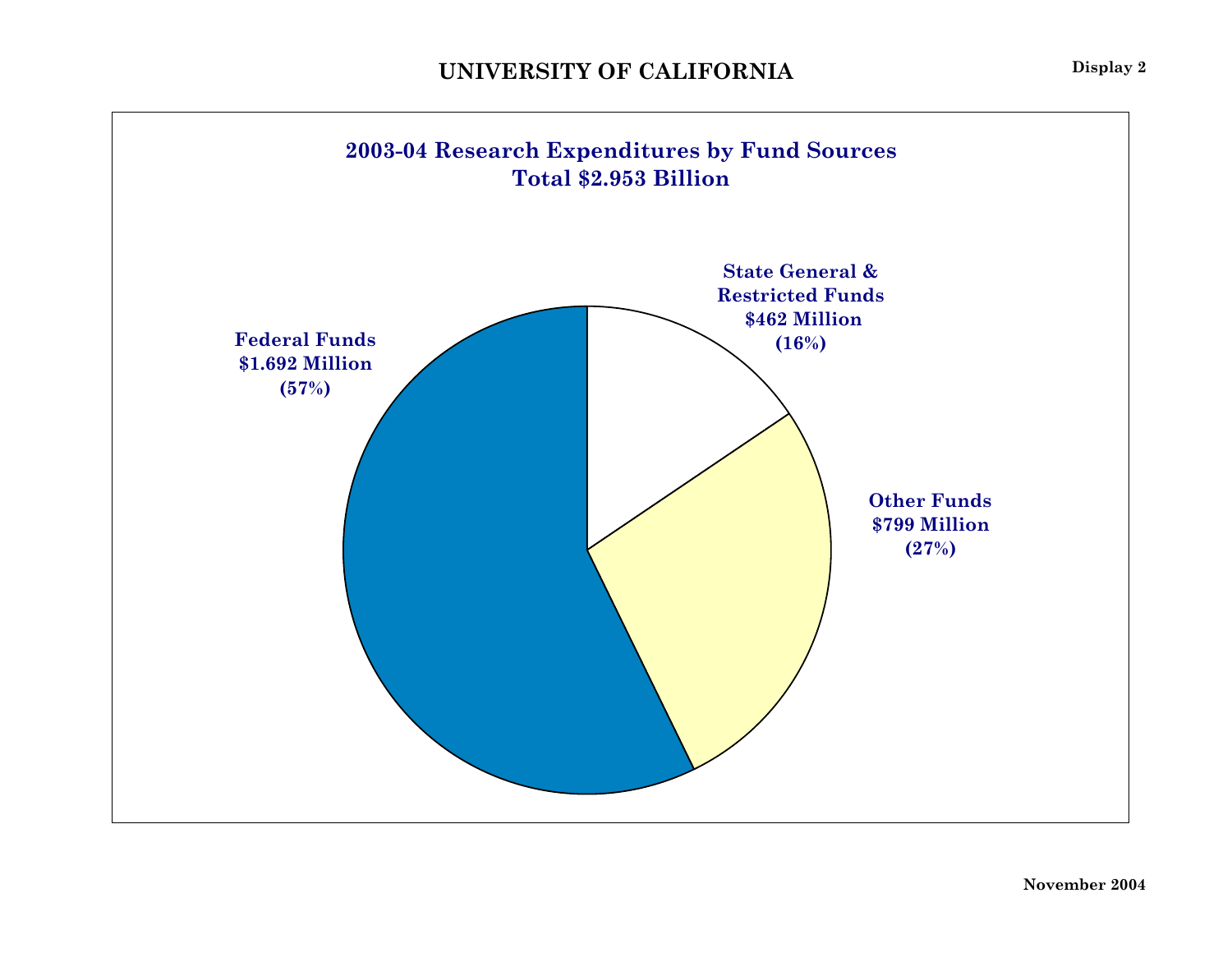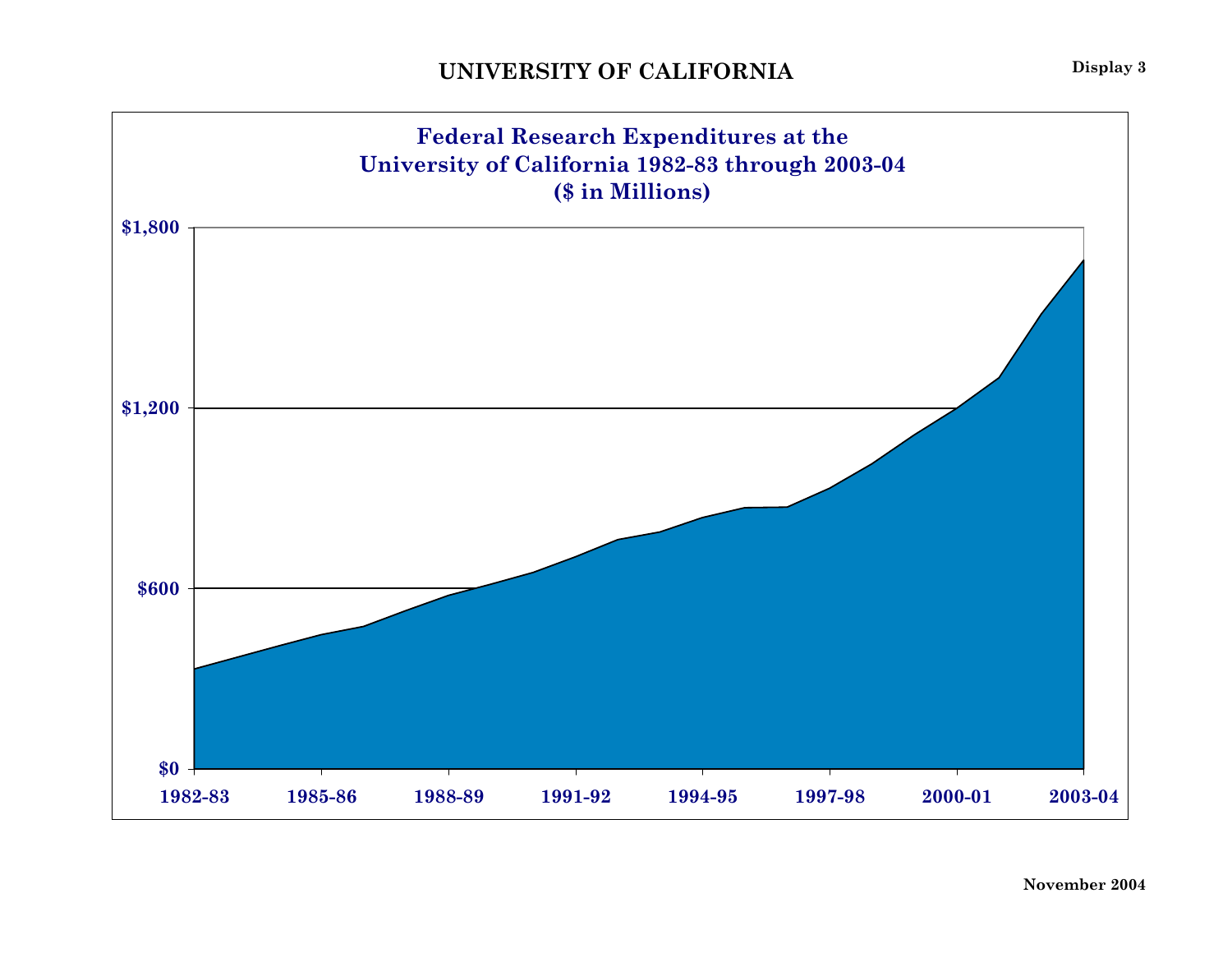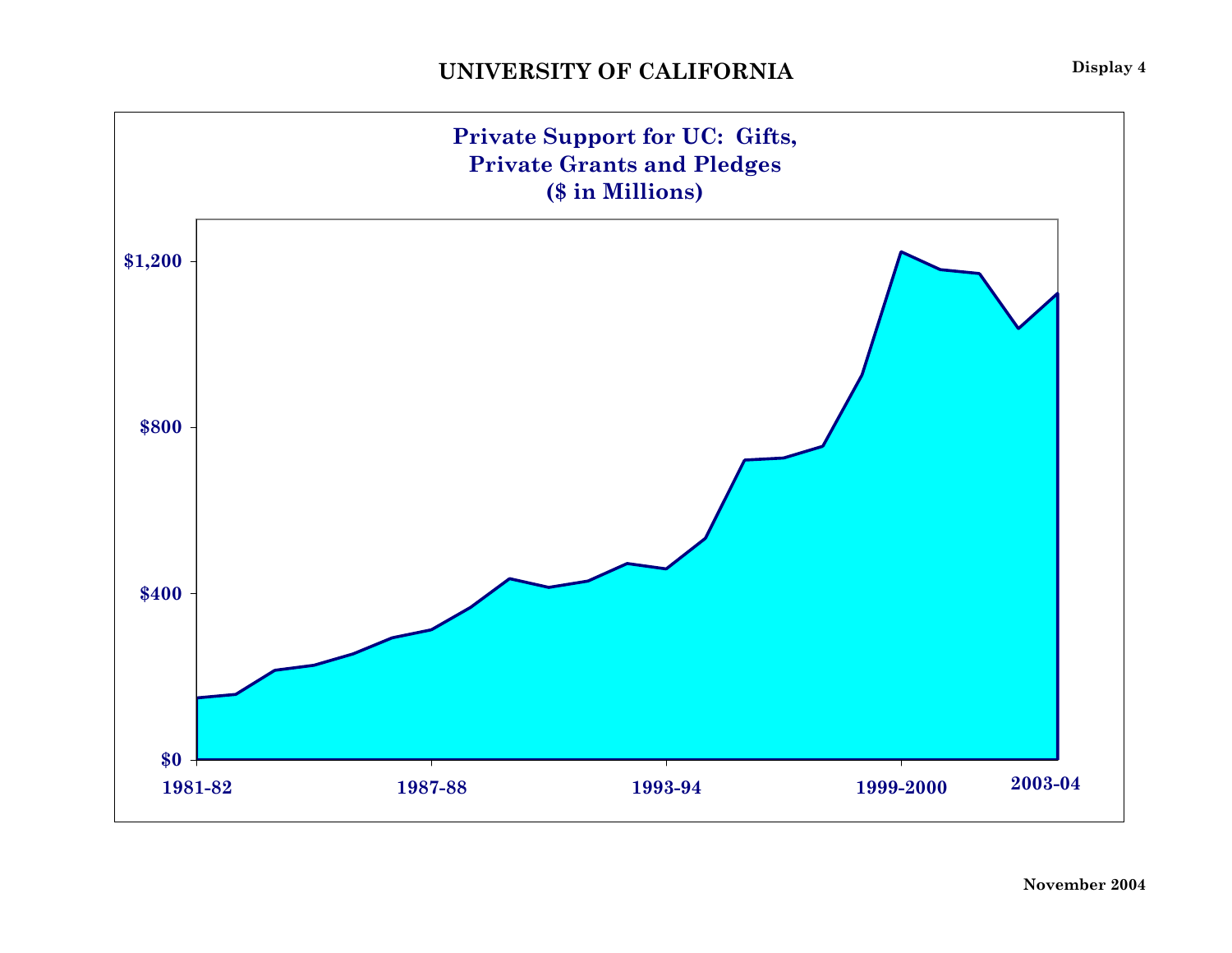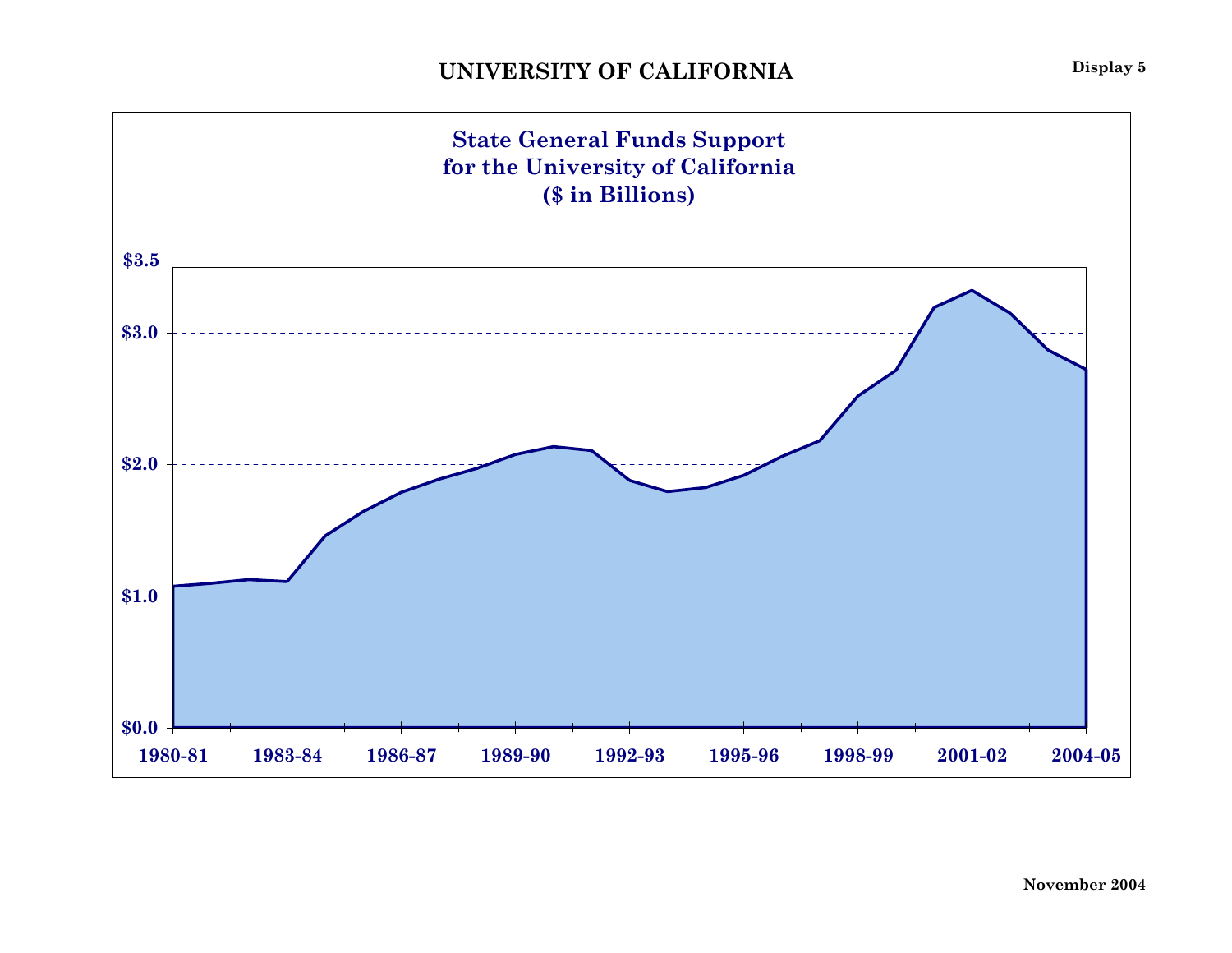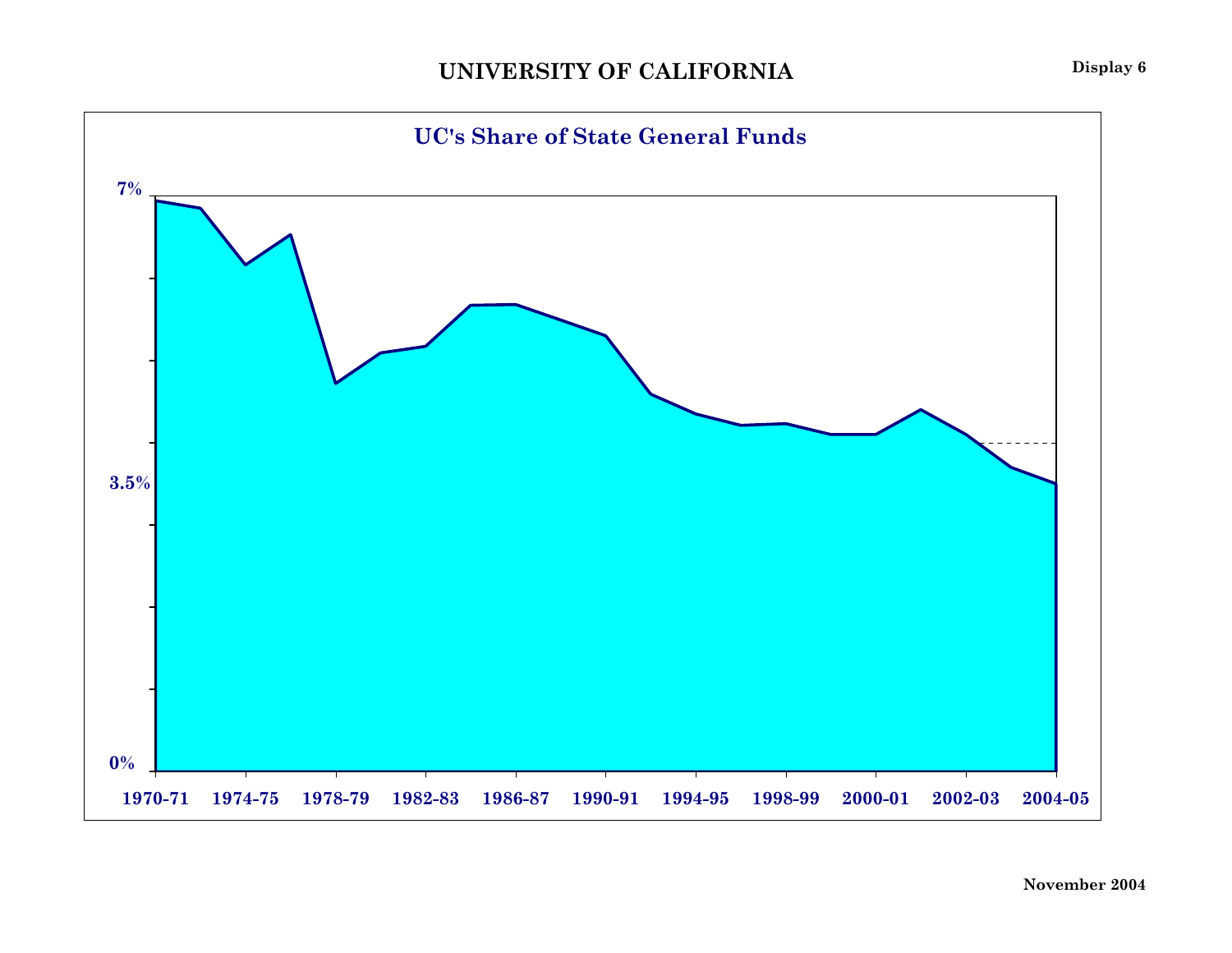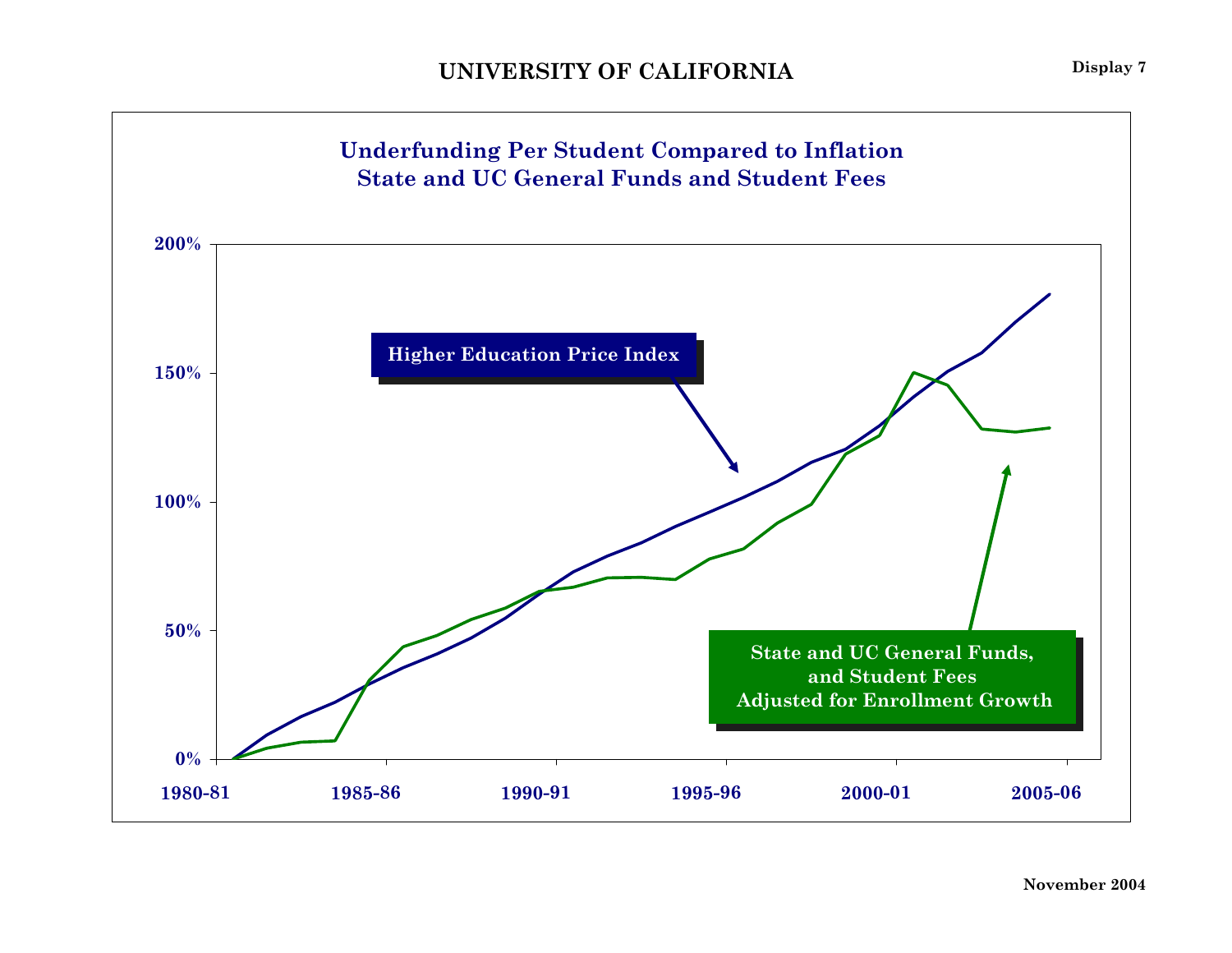![](_page_8_Figure_1.jpeg)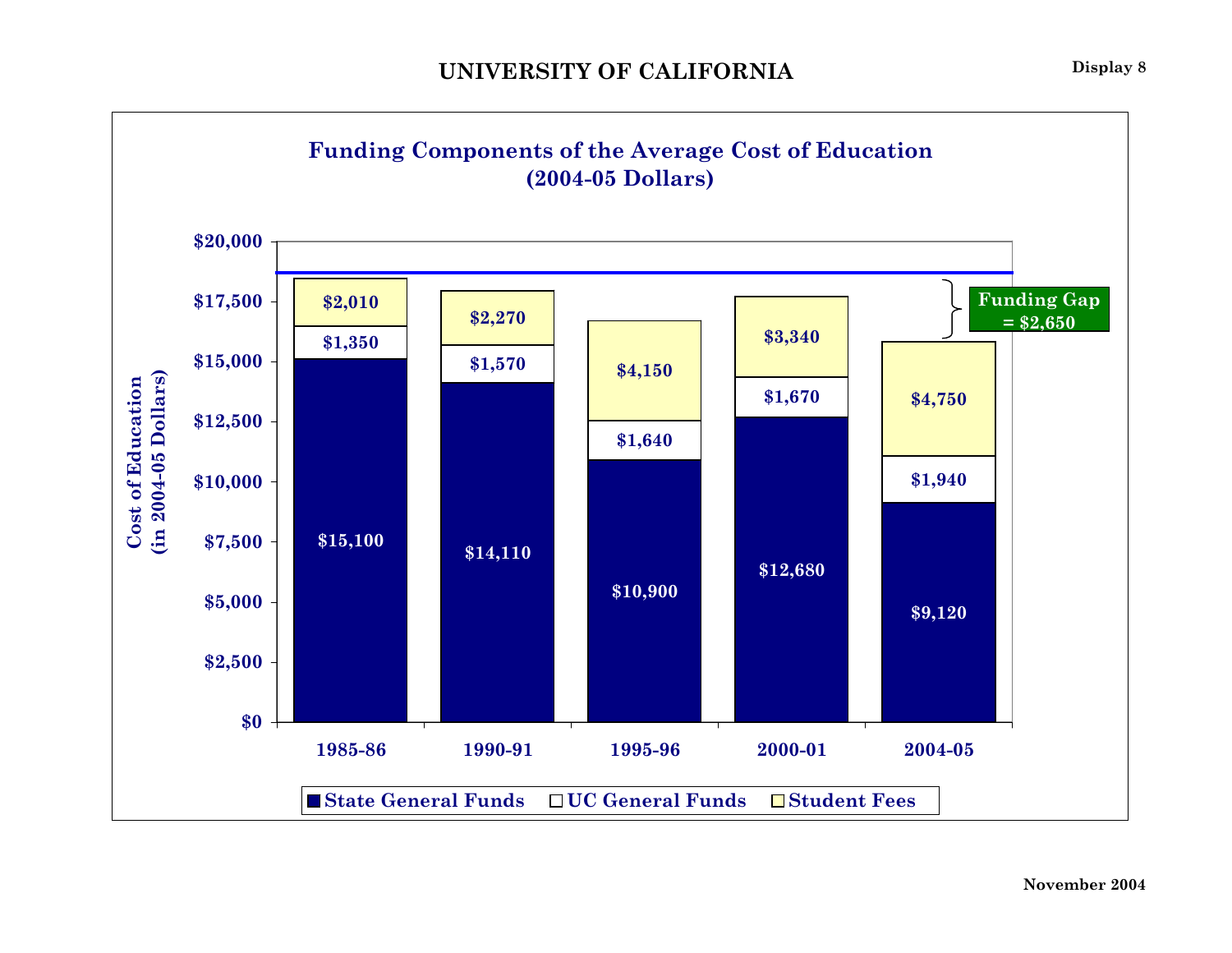#### **Primary Principles and Priorities for the 2004-05 Budget**

The Regents are committed to two Primary Principles for the 2004-05 Budget as follows:

- **I. The quality of the University shall be maintained and enhanced quality is basic to delivering its mission and is the most important asset that the University of California offers the state.**
- **II. The University shall maintain access and affordability, and honor the Master Plan. The state needs the highly-skilled, well-educated graduates that are produced by the University of California.**

In order to support these Principles, the University recognizes that, due to the current funding challenges, it is necessary to establish certain priorities. These priorities are as follows, organized within the context of the two Primary Principles:

 **I. The quality of the University shall be maintained and enhanced – quality is basic to delivering its mission and is the most important asset that the University of California offers the state.** 

#### **SHORT TERM PRIORITIES LONG TERM PRIORITIES STUDENT/FACULTY RATIO**

*The University must maintain a viable student/faculty ratio to achieve its research and teaching mission and to attract high quality students.* 

- 1. The University will not permit the studentfaculty ratio to deteriorate further.
- 1. The University will achieve a student/faculty ratio of 17.6:1.

#### **FACULTY & STAFF SALARIES**

*To attract quality personnel needed to maintain the effectiveness of the University and its ability to accomplish its mission, faculty and staff salaries must be competitive.* 

- 2. The University will continue to pay faculty merit increases.
- 2. The University will return to paying competitive salaries for faculty and staff.

#### **RESEARCH MISSION**

*The University's basic mission is that of a research institution. Adequate support of the research program is essential for the University to continue to be a quality research institution, to continue stimulate the economic vitality of the state, and to provide the human resources to meet this goal.* 

- 3. Graduate student quality and ratios that exist today shall be maintained. That means that the net cost to attend and related financial support shall be maintained.
- 4. The instructional support of the University will be maintained at current levels.
- 3. Restore research funding and instructional support to previous levels, and seek funding for new research initiatives that represent high priorities.
- 4. Depending on each campus' needs, specific ratios and support levels for graduate students necessary to meet the University's quality and research missions will be established.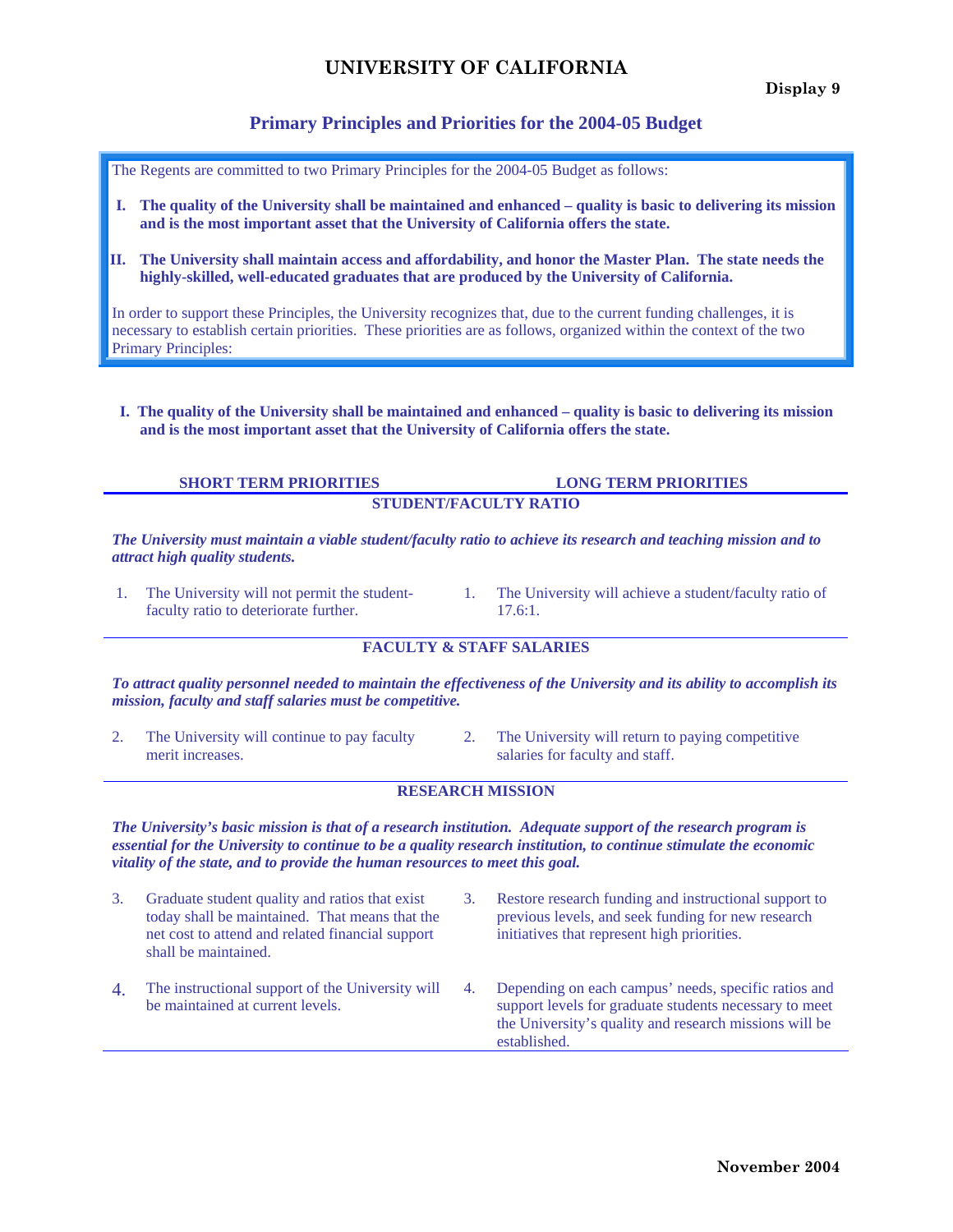**II. The University shall maintain access and affordability, and honor the Master Plan. The state needs the highly-skilled, well-educated graduates that are produced by the University of California.** 

| <b>ENROLLMENT</b>                                                                                                                                                                                                                                                                                                                                                                  |             |                                                                                                                                     |  |  |  |  |  |  |  |  |
|------------------------------------------------------------------------------------------------------------------------------------------------------------------------------------------------------------------------------------------------------------------------------------------------------------------------------------------------------------------------------------|-------------|-------------------------------------------------------------------------------------------------------------------------------------|--|--|--|--|--|--|--|--|
| Enrollment levels shall match the resources<br>provided. Enrollment reductions may be<br>necessary in the face of reduced financial<br>support from the State. Any actions to reduce<br>enrollments shall be implemented in such a way<br>as to minimize the impact on UC's commitment<br>to the access goals of the Master Plan and our<br>promise to young people of California. | 5.          | The University will adhere to the Master Plan, thus<br>meeting its part of the promise to the youth of<br>California.               |  |  |  |  |  |  |  |  |
|                                                                                                                                                                                                                                                                                                                                                                                    | <b>FEES</b> |                                                                                                                                     |  |  |  |  |  |  |  |  |
| As student fees rise, financial aid will rise<br>accordingly to mitigate the impact of fee<br>increases on needy students.                                                                                                                                                                                                                                                         | 6.          | A stable State funding formula shall be established<br>that allows for the predictability of fees and revenues.                     |  |  |  |  |  |  |  |  |
| The University will continue to use a portion of<br>the revenue raised from any increases in student<br>fees in 2004-05 as necessary to offset increases<br>for needy students.                                                                                                                                                                                                    |             |                                                                                                                                     |  |  |  |  |  |  |  |  |
| The University's fee policy shall be based on<br>established economic indicators, including State<br>funding levels actually provided to the<br>University, personal income growth, and other<br>related items.                                                                                                                                                                    |             |                                                                                                                                     |  |  |  |  |  |  |  |  |
|                                                                                                                                                                                                                                                                                                                                                                                    |             |                                                                                                                                     |  |  |  |  |  |  |  |  |
| Cooperative efforts shall be made to achieve<br>interim support.                                                                                                                                                                                                                                                                                                                   | 8.          | Key aspects of the University's outreach programs<br>shall be restored consistent with priorities identified<br>by the Chancellors. |  |  |  |  |  |  |  |  |
|                                                                                                                                                                                                                                                                                                                                                                                    |             | <b>OUTREACH</b>                                                                                                                     |  |  |  |  |  |  |  |  |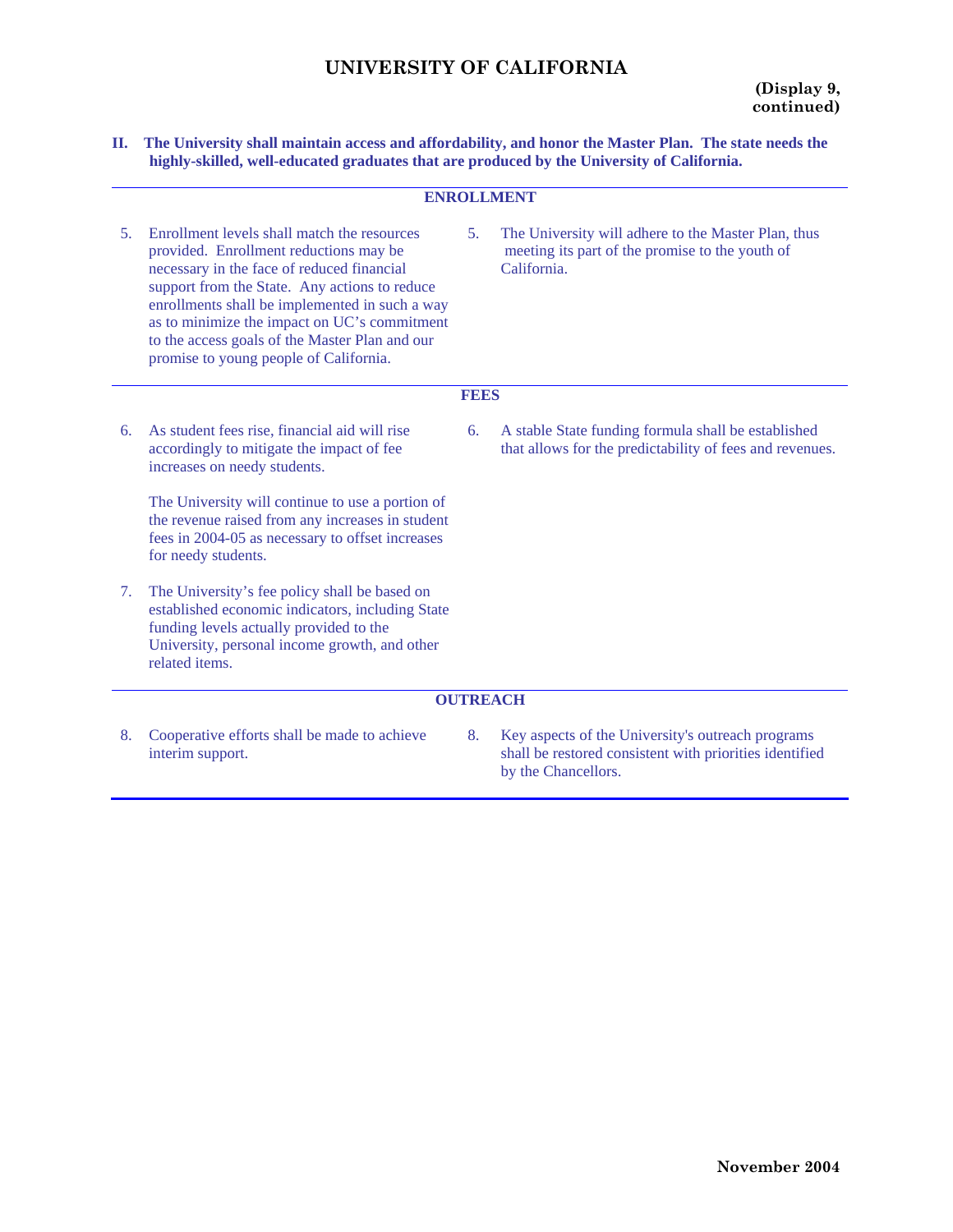## **UNIVERSITY OF CALIFORNIA** Display 10

#### **2005-06 Budget Request (\$ in millions)**

| 2004-05 Operating Budget                                                                |             |
|-----------------------------------------------------------------------------------------|-------------|
| Estimated State Funds (excluding one-time funds and lease revenue payments)             | \$2,567.6   |
| Estimated State and UC General Funds plus student fee income                            | 4,367.6     |
| (excluding one-time funds and lease revenue payments)                                   |             |
| <b>PROPOSED INCREASES IN EXPENDITURES</b>                                               |             |
| (Based on the Compact)                                                                  |             |
| <b>Fixed Costs</b>                                                                      |             |
| Merit increases for faculty and staff (1.78% faculty; 1.5% staff)                       | 46.8        |
| Funding equivalent to an average 1.5% cost-of-living salary adjustment                  |             |
| for faculty and staff                                                                   | 40.6        |
| Funds to support health benefit costs plus parity and equity compensation               |             |
| for faculty and staff                                                                   | 23.7        |
| Price increase for nonsalary budgets (2.25%)                                            | 20.6        |
| Restoration of shortfall related to 2004-05 Professional School Fee Increase            | 5.0         |
| <b>Workload and Program Growth</b>                                                      |             |
| Enrollment growth (5,000 FTE students)                                                  |             |
| <b>State funds</b>                                                                      | 38.0        |
| Student fee funds                                                                       | 29.0        |
| Financial aid related to fee increases                                                  | 30.1        |
| Professional school funding                                                             | 8.9         |
| Maintenance of new space                                                                | 16.0        |
| Restoration of unallocated cuts related to Governor's proposed increase to              |             |
| the student-faculty ratio                                                               | <b>10.0</b> |
| <b>Total Increase Under the Partnership</b>                                             | \$<br>268.7 |
| % increase in State and UC General Funds, and Student Fee Income                        | 6.2%        |
| <b>PROPOSED INCREASES IN INCOME</b>                                                     |             |
| State General Funds (3% increase to the base, excludes debt service for capital outlay) | 77.0        |
| State General Funds for enrollment growth (marginal cost rate)                          | 38.0        |
| Revenue from an increase in mandatory systemwide student fees                           | 100.8       |
| Revenue from an increase in professional school student fees                            | 8.9         |
| Increase in fee income related to increase in enrollment                                | 29.0        |
| UC General Funds income (including 5.0% increase in undergraduate nonresident tuition)  | <b>15.0</b> |
| Total Increase in State and UC General Funds, and Student Fee Income                    | \$<br>268.7 |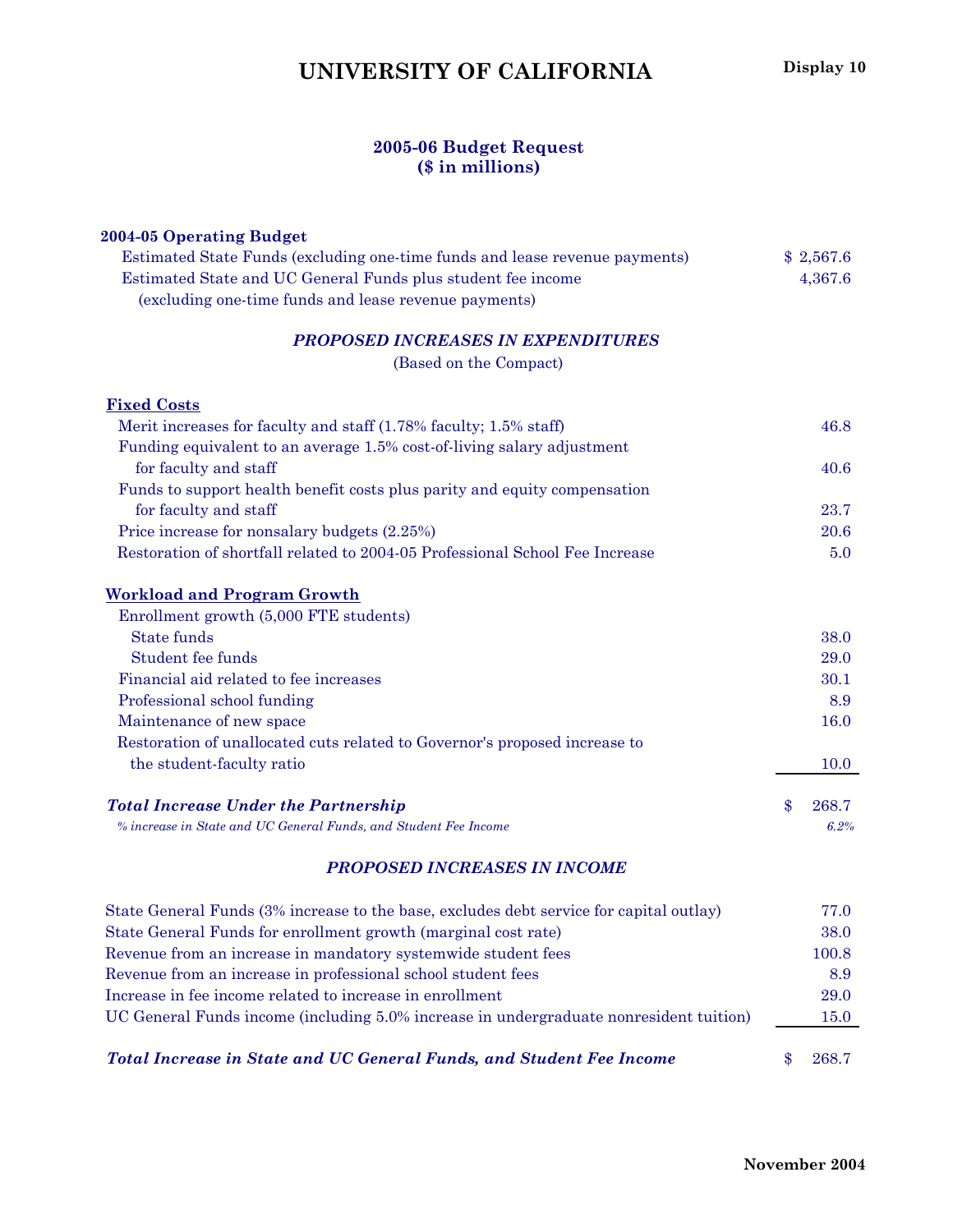![](_page_12_Figure_2.jpeg)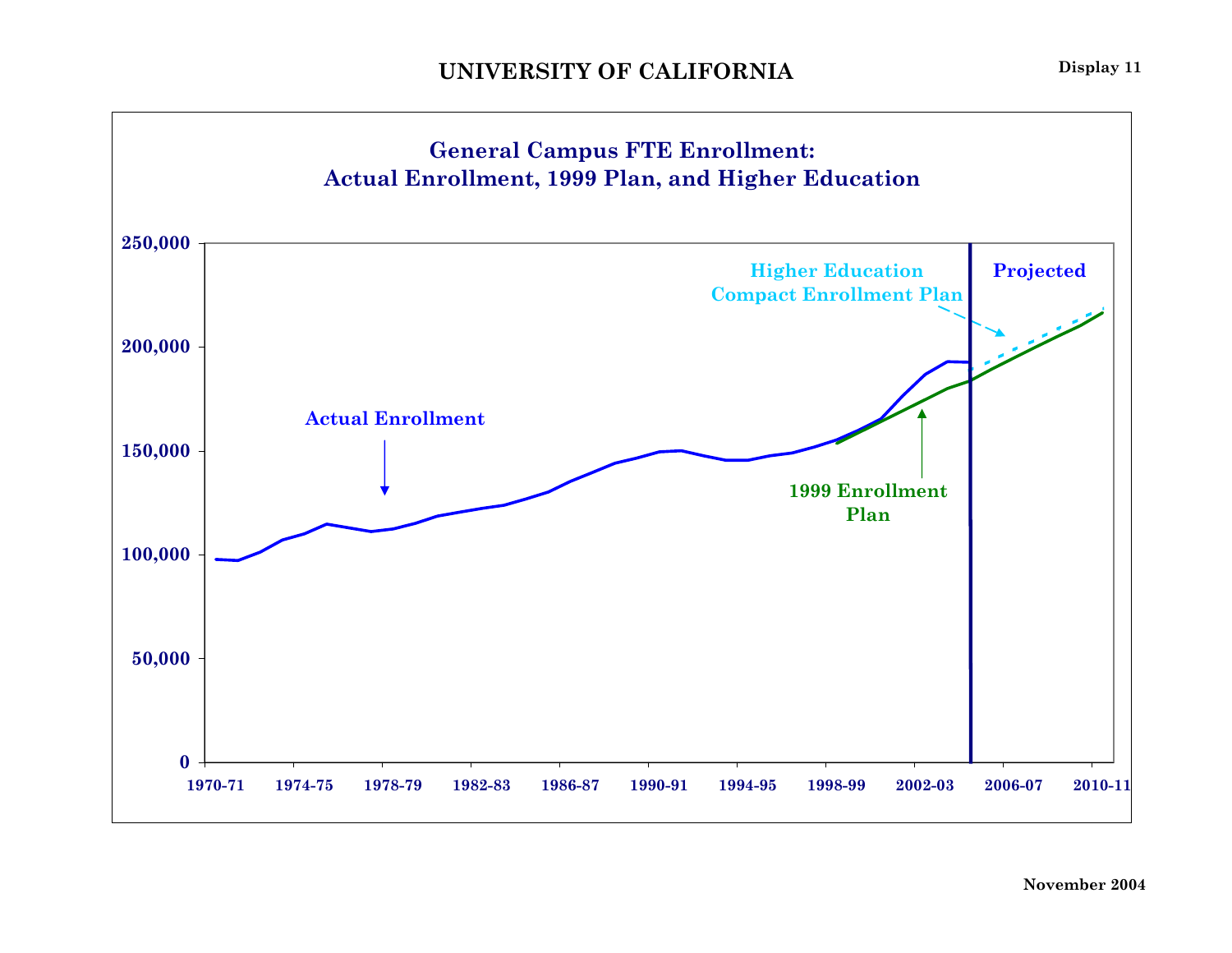![](_page_13_Figure_1.jpeg)

![](_page_13_Figure_2.jpeg)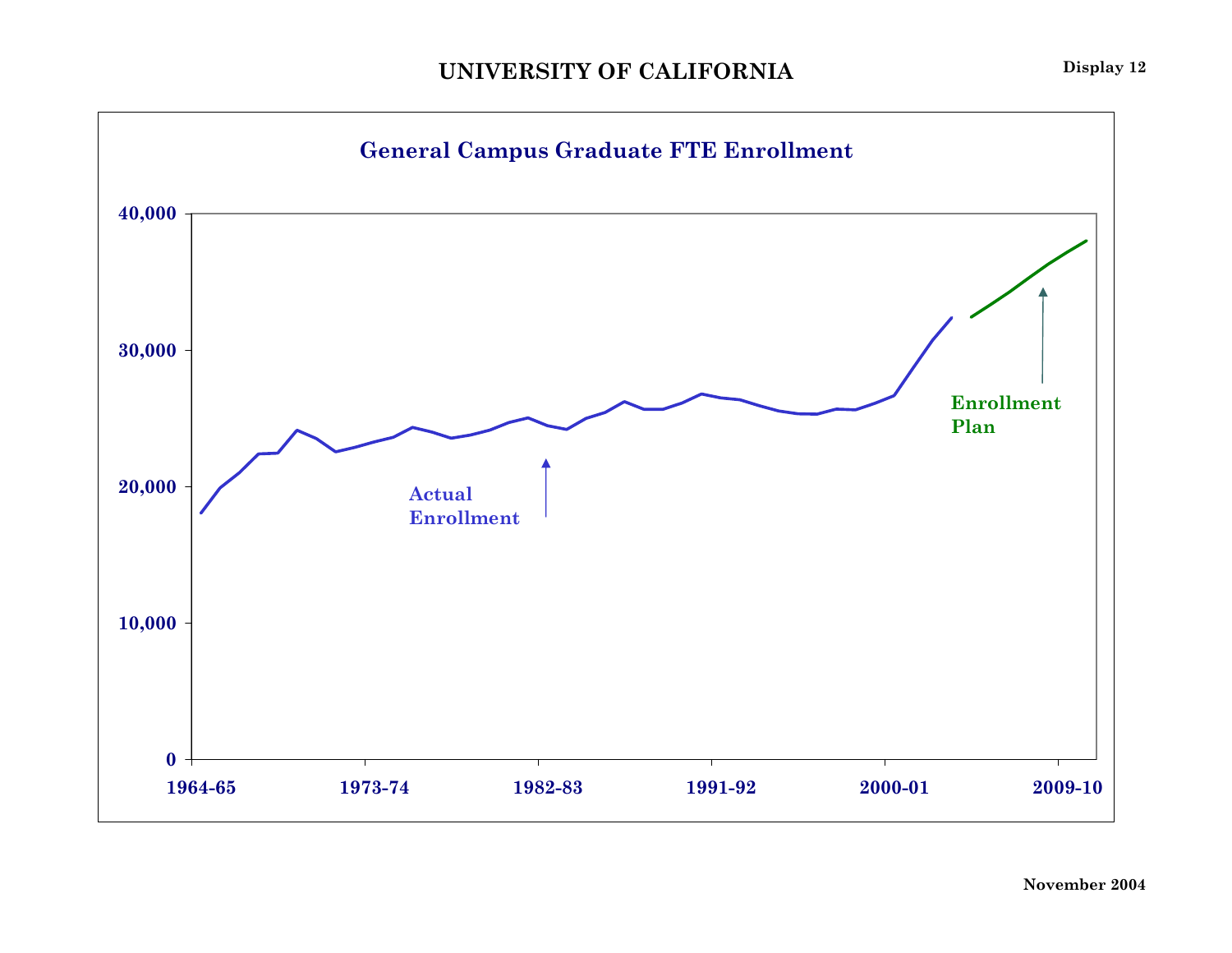![](_page_14_Figure_1.jpeg)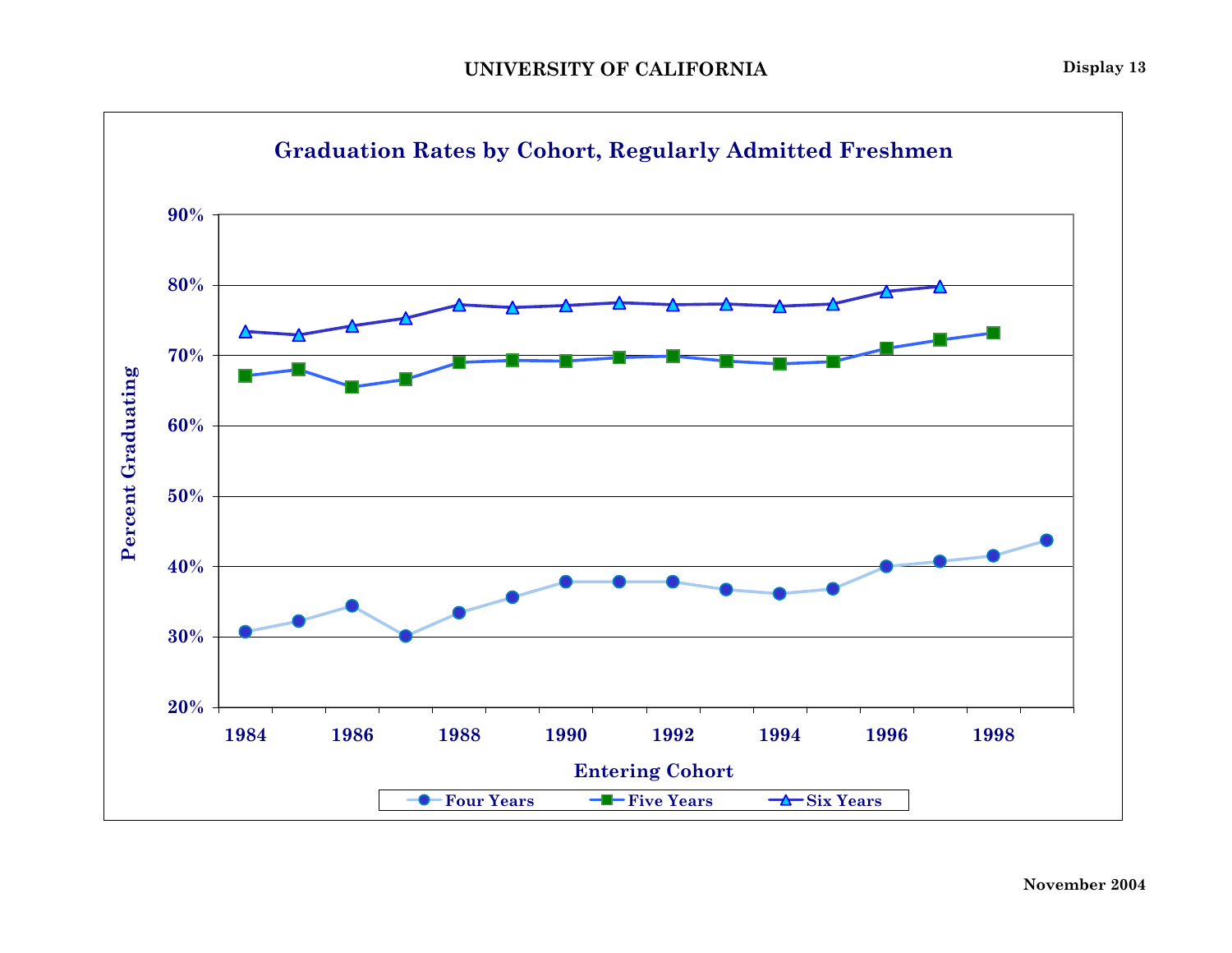![](_page_15_Figure_1.jpeg)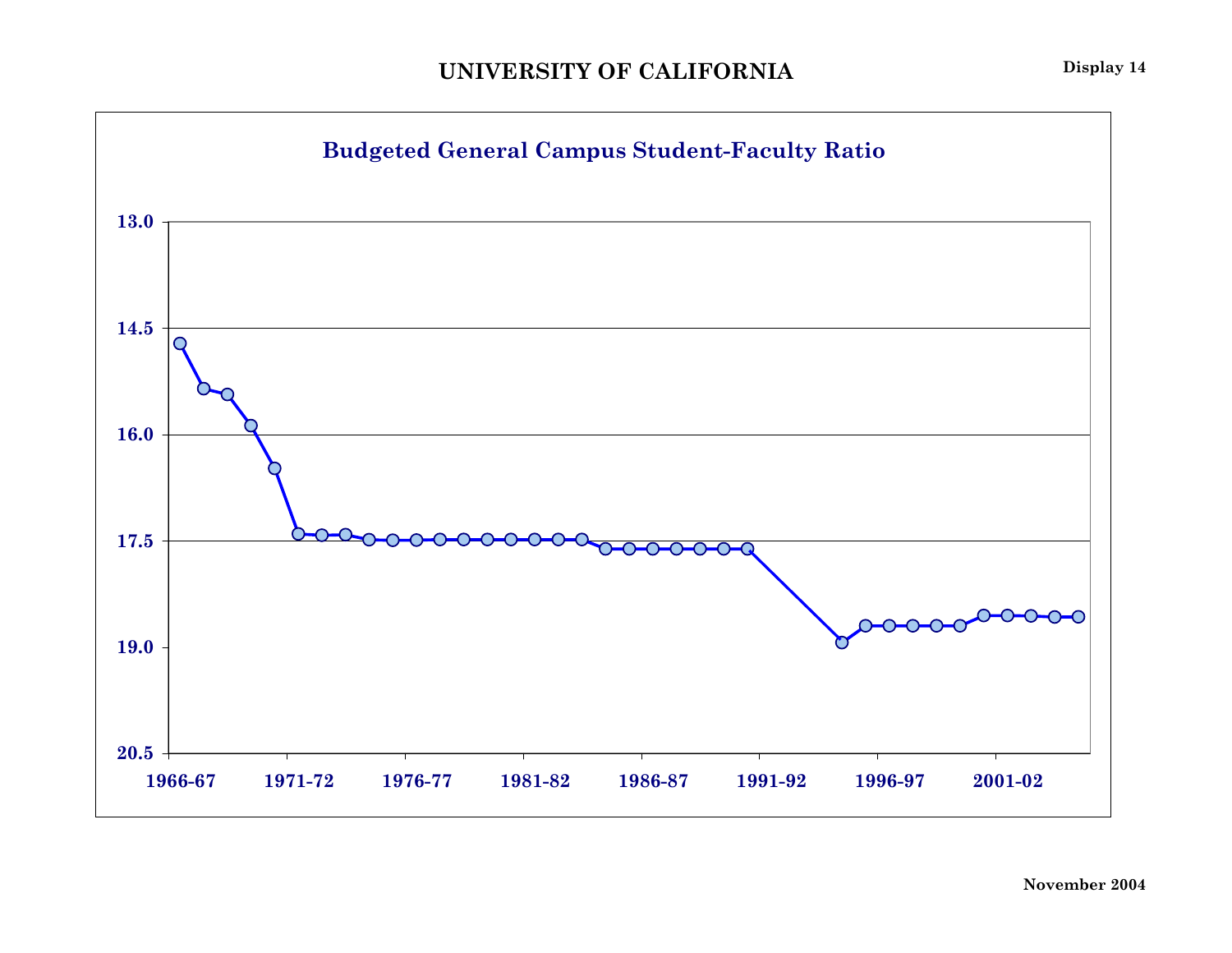![](_page_16_Figure_1.jpeg)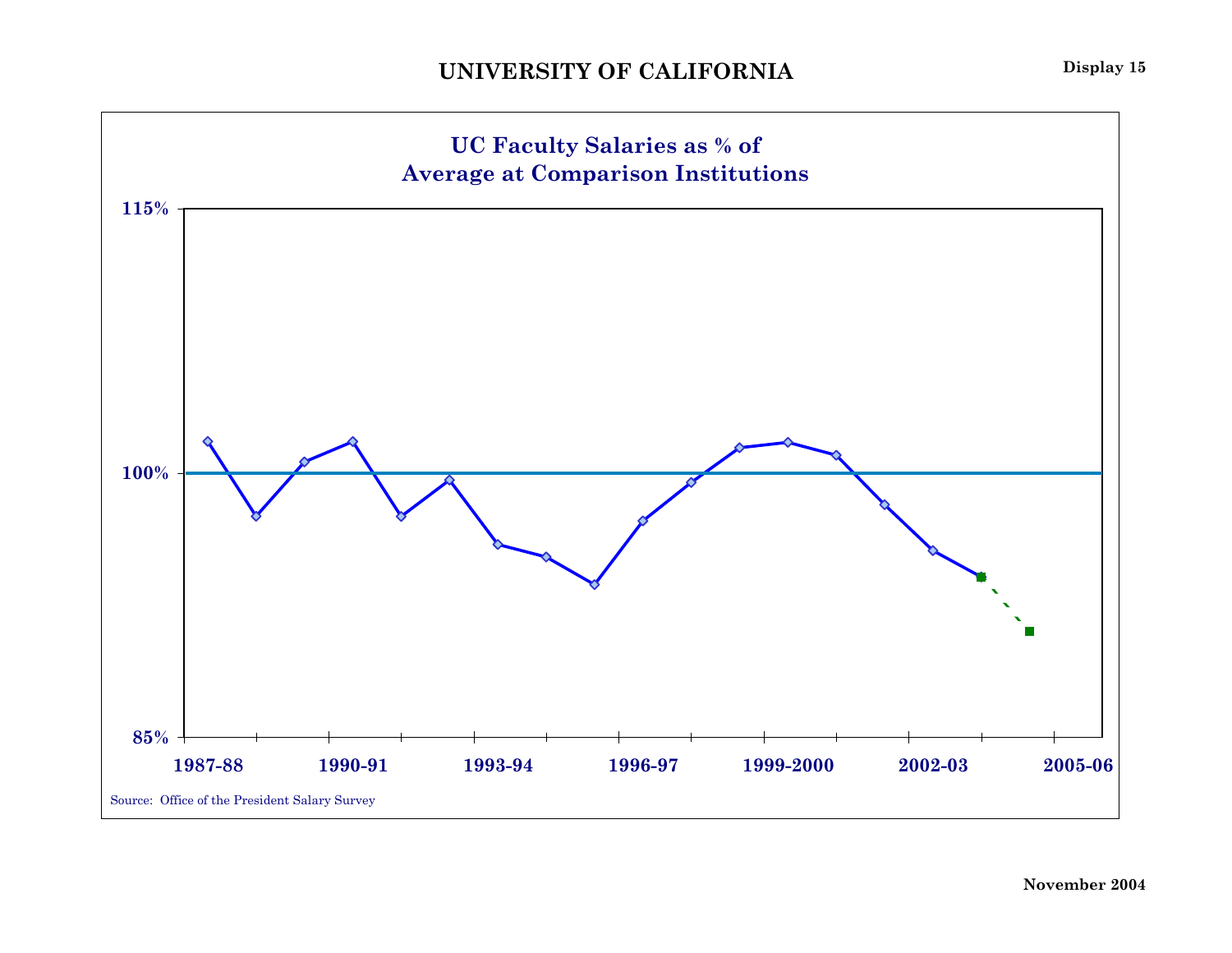![](_page_17_Figure_1.jpeg)

**Display 16**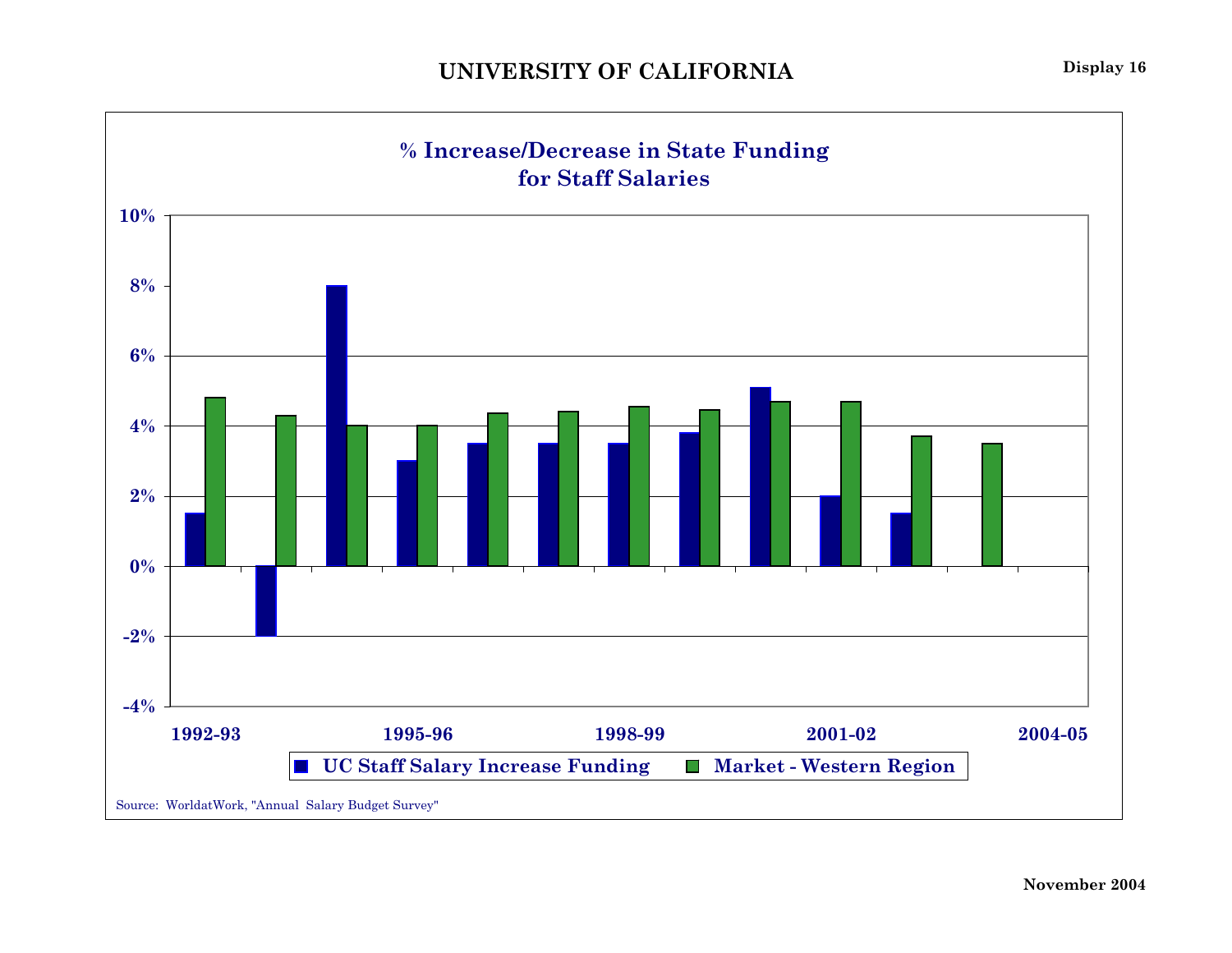![](_page_18_Figure_1.jpeg)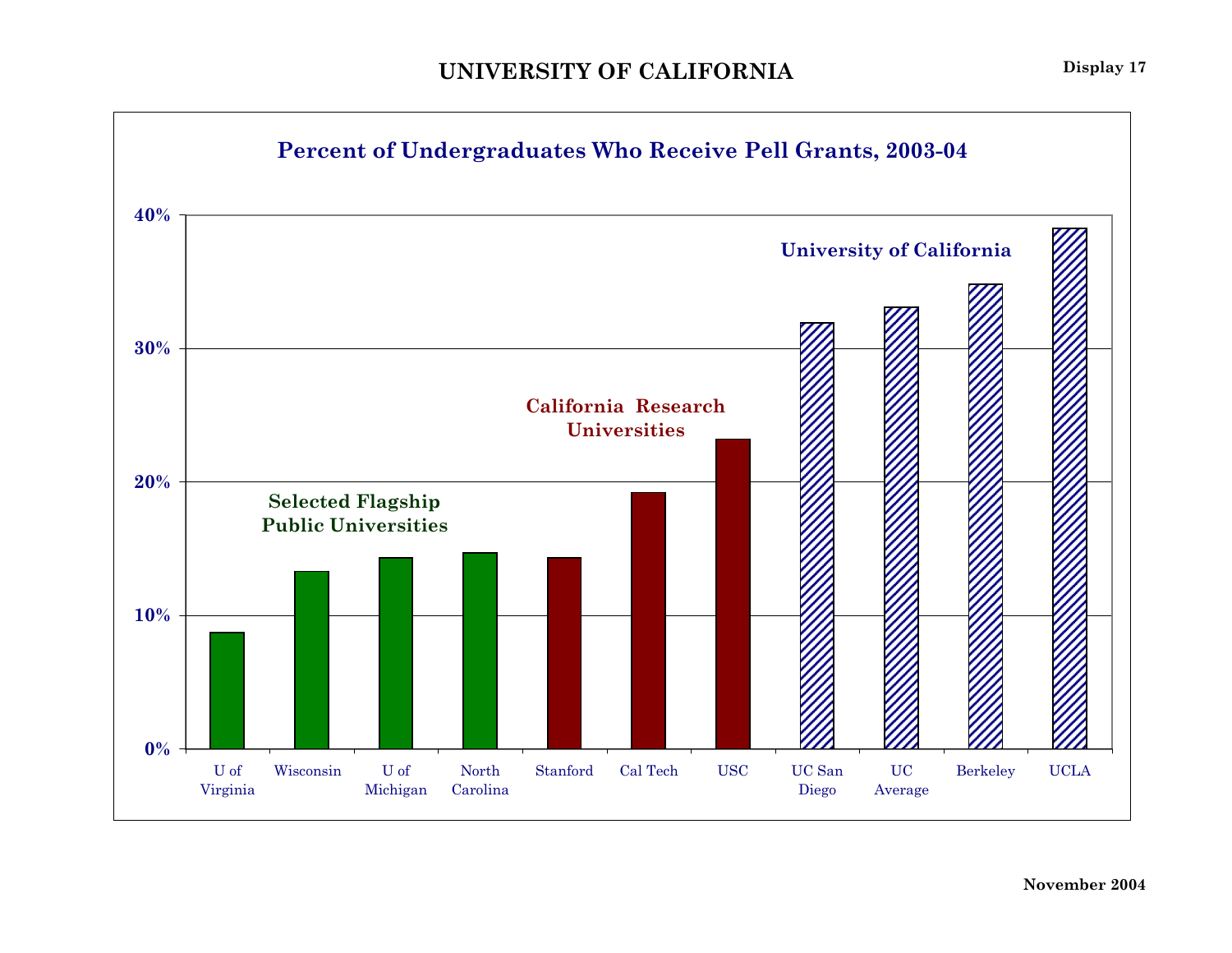| University of California and Public Salary Comparison Institutions<br><b>Student Fees</b>                  |                          |                  |                        |                                           |               |                        |                                |                  |  |  |
|------------------------------------------------------------------------------------------------------------|--------------------------|------------------|------------------------|-------------------------------------------|---------------|------------------------|--------------------------------|------------------|--|--|
|                                                                                                            | Undergraduate            |                  |                        |                                           |               | Graduate               |                                |                  |  |  |
| <b>Public Salary Comparison</b><br><b>Institutions 2004-05 Fees</b>                                        |                          |                  |                        | Resident Nonresident Resident Nonresident |               |                        |                                |                  |  |  |
| University of Illinois<br>University of Michigan                                                           | \$7,944<br>$\mathbf{\$}$ | $8{,}722$        | $\$\$<br>$\$\$         | 20,864<br>26,941                          |               | \$8,310<br>\$13,585    | $\frac{1}{2}$<br>$\frac{3}{2}$ | 20,310<br>27,311 |  |  |
| <b>State University of New York</b><br>University of Virginia                                              |                          | 5,907<br>\$6,790 | $\$\$<br>$\mathbf{\$}$ | 12,167<br>22,890                          |               | $$9,455$ \$<br>\$9,200 | $\mathbf{s}$                   | 13,265<br>20,200 |  |  |
| 2004-05 Average Fees of Comparison<br>Institutions                                                         | $\mathbf{\$}$            | 7,341            | $\mathbf{\$}$          | 20,716                                    |               | \$10,138               | $\$\$                          | 20,272           |  |  |
| 2004-05 Average UC Fees                                                                                    | $\mathcal{S}$            | 6,312            | $\mathcal{S}$          | 23,268                                    | $\mathcal{S}$ | 7,928                  | $\mathcal{S}$                  | 22,867           |  |  |
| 2005-06 Estimated Average Fees for<br><b>Public Salary Comparison Institutions</b>                         |                          | 7,781            |                        | 21,958                                    |               | 10,847                 |                                | 21,082           |  |  |
| 2005-06 Estimated Average UC Fees<br>assuming increases in systemwide fees<br>consistent with the Compact* | 86,769                   |                  | $\boldsymbol{s}$       | 24,589                                    |               | \$8,556                | $\boldsymbol{s}$               | 23,517           |  |  |

\*Increases of 8% for undergraduate students and 10% for graduate students in systemwide fees; and 5% in nonresident tuition for undergraduates.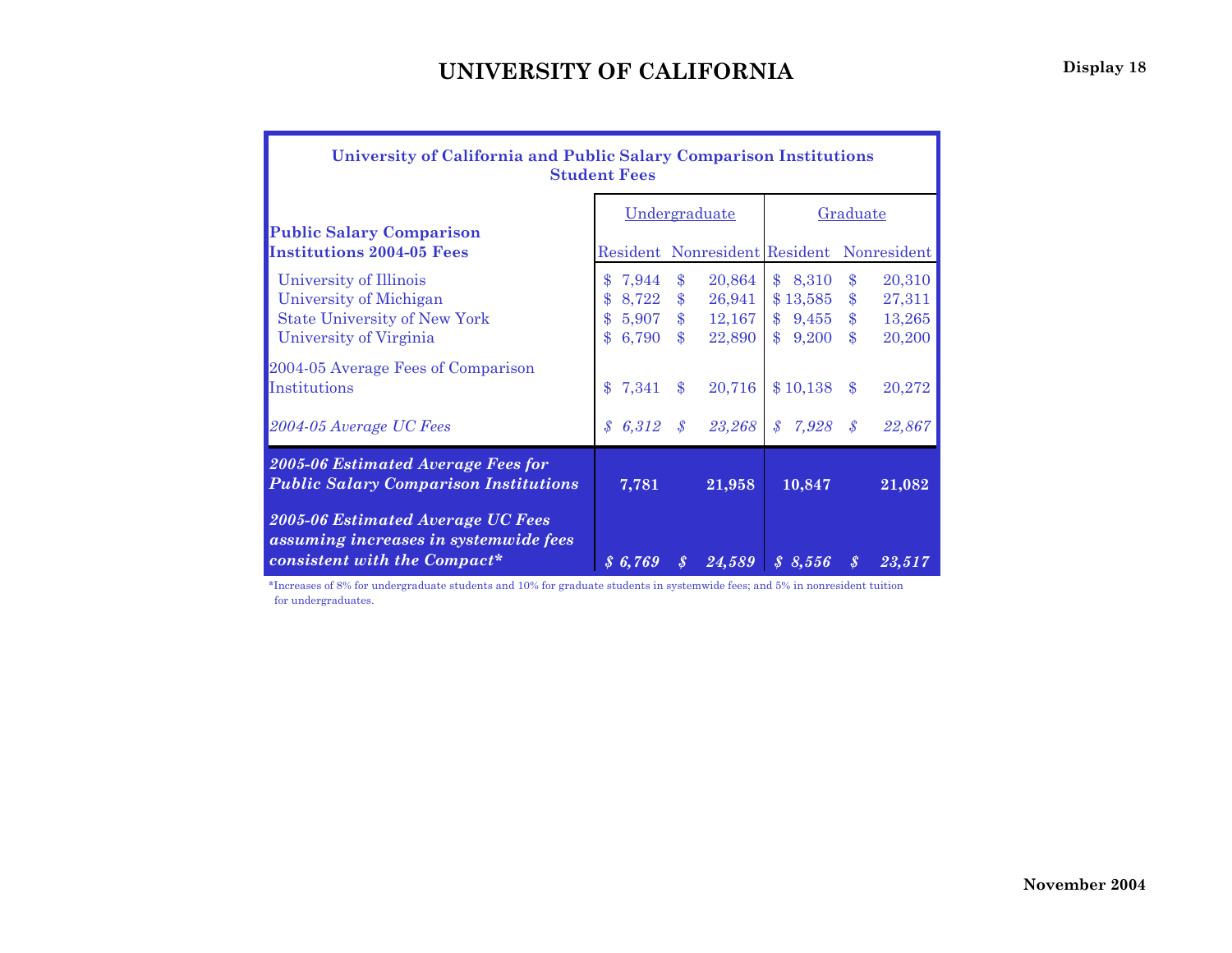|                                                                                                                                                                                                                                                           |                                                             |                                                                    |                                              | on Selected I noi essional school s                                        |                                                                           |           |                                                                  |                              |                                                       |                                  |                                        |
|-----------------------------------------------------------------------------------------------------------------------------------------------------------------------------------------------------------------------------------------------------------|-------------------------------------------------------------|--------------------------------------------------------------------|----------------------------------------------|----------------------------------------------------------------------------|---------------------------------------------------------------------------|-----------|------------------------------------------------------------------|------------------------------|-------------------------------------------------------|----------------------------------|----------------------------------------|
| <b>University of California</b>                                                                                                                                                                                                                           | Medicine                                                    | Dentistry                                                          | Veterinary<br>Medicine                       | Law                                                                        | <b>Business</b><br>Admin.                                                 | Optometry | Pharmacy                                                         | Nursing                      | Theater,<br>Film & TV                                 | Public<br>Health                 | IRPS/<br><b>Public Policy</b>          |
| 2004-05 Resident Fees                                                                                                                                                                                                                                     |                                                             |                                                                    |                                              |                                                                            |                                                                           |           |                                                                  |                              |                                                       |                                  |                                        |
| Total Average Fees --<br><b>Base Fee Levels</b><br>Maximum Fee Levels (up to 10% above)                                                                                                                                                                   | \$21,388                                                    | \$<br>20,233<br>22,290<br>$\mathbf{s}$                             | \$20,131                                     | \$<br>20,826<br>$\mathbf{s}$<br>22,123                                     | \$21,279<br>\$23,516                                                      | \$15,327  | \$15,889<br>\$17,456                                             | 9,933<br>$\mathbf{\$}$       | \$12,459                                              | \$<br>7,468                      | \$<br>7,601                            |
| <b>Comparison Institution Fees</b><br>2004-05 Resident Fees<br><b>Public Salary Comparison Institutions</b><br>University of Illinois (Champ/Urbana)<br>University of Illinois (Chicago)<br>University of Michigan<br><b>State University of New York</b> | $\frac{1}{2}$<br>24,572<br>\$<br>21,355<br>\$<br>21,267     | \$<br>18,558<br>$\frac{3}{2}$<br>21,581<br>$\mathbf{\$}$<br>17,522 | 14,858<br>$\mathbf{s}$                       | $\mathbf{\$}$<br>15,926<br>29,357<br>\$<br>\$<br>14,577                    | $\mathbf{\$}$<br>17,218<br>\$<br>31,687<br>$\frac{3}{2}$<br>9,735         |           | 13,782<br>$\mathbf{s}$<br>14,991<br>\$<br>$\mathbf{s}$<br>14,847 | 16,710<br>\$<br>\$<br>14,007 | 8,770<br>\$<br>$\frac{3}{2}$<br>13,849<br>\$<br>9,455 | 9,470<br>14,797<br>$\frac{3}{2}$ | $\mathbf{\$}$<br>8,316<br>\$<br>15,375 |
| University of Virginia<br><b>Additional Fee Comparison Institutions</b><br>for Selected Programs<br>University of Alabama                                                                                                                                 | $\mathbf{\$}$<br>26,074                                     |                                                                    |                                              | $\mathbf{\$}$<br>26,100                                                    | $\mathbf{s}$<br>30,200                                                    | \$12,642  |                                                                  | 6,655<br>\$                  | $\mathbf{s}$<br>9,210                                 |                                  | $\mathbf{\$}$<br>9,210                 |
| Cornell University (statutory college)<br>University of Maryland<br>Michigan State University<br>University of Minnesota<br>University of Missouri                                                                                                        |                                                             |                                                                    | 18,032<br>\$<br>14,800<br>\$<br>17,142<br>\$ |                                                                            |                                                                           | \$17,280  |                                                                  |                              |                                                       |                                  | \$<br>14,797                           |
| University of North Carolina<br>Ohio State University<br>University of Wisconsin<br>University of Washington                                                                                                                                              |                                                             |                                                                    | 15,882<br>\$                                 |                                                                            |                                                                           | \$14,370  |                                                                  |                              |                                                       | 5,508<br>\$<br>7,866<br>£.       | \$<br>7,866                            |
| Public Comparison Institution<br>Average Resident Fees for 2004-05                                                                                                                                                                                        | \$23,317                                                    | $\mathbf{s}$<br>19,220                                             | \$16,143                                     | \$21,490                                                                   | 22,210<br>$\mathbf{s}$                                                    | \$14,764  | \$14,540                                                         | \$12,457                     | 10.321<br>$\mathbf{s}$                                | 9,410                            | $\mathbf{s}$<br>11.113                 |
|                                                                                                                                                                                                                                                           |                                                             |                                                                    |                                              |                                                                            |                                                                           |           |                                                                  |                              |                                                       |                                  |                                        |
| Private Salary Comparison Institutions, 2004-05<br><b>Harvard University</b><br>Massachusetts Institute of Technology<br><b>Stanford University</b><br><b>Yale University</b>                                                                             | \$ 34,776<br>37,947<br>$\mathbf{s}$<br>37,315<br>$^{\circ}$ |                                                                    |                                              | $\mathbf{s}$<br>36,110<br>35,502<br>$\mathbf{s}$<br>$\mathbf{s}$<br>36,490 | 41,812<br>\$<br>$\$\$<br>37,050<br>\$<br>39,630<br>$\mathbf{s}$<br>37,652 |           |                                                                  |                              |                                                       |                                  |                                        |
| <b>UNIVERSITY OF CALIFORNIA</b>                                                                                                                                                                                                                           |                                                             |                                                                    |                                              |                                                                            |                                                                           |           |                                                                  |                              |                                                       |                                  |                                        |
| <b>Estimated 2005-06 Resident Fees</b>                                                                                                                                                                                                                    |                                                             |                                                                    |                                              |                                                                            |                                                                           |           |                                                                  |                              |                                                       |                                  |                                        |
| Total Average Fees --<br><b>Base Fee Levels</b>                                                                                                                                                                                                           | \$22,407                                                    | \$21,238                                                           | \$21,076                                     | \$21,863                                                                   | \$22,323                                                                  | \$16,215  | \$16,777                                                         | \$10,649                     | \$13,261                                              | \$11,291                         | \$11,424                               |
| <b>Comparison Institution Fees</b><br><b>Estimated 2005-06 Resident Fees</b>                                                                                                                                                                              |                                                             |                                                                    |                                              |                                                                            |                                                                           |           |                                                                  |                              |                                                       |                                  |                                        |
| (an average increase of 8%)                                                                                                                                                                                                                               | \$25,182                                                    | \$20,758                                                           | \$17,434                                     | \$23,209                                                                   | \$23,987                                                                  | \$15,945  | \$15,703                                                         | \$13,454                     | \$11,147                                              | \$10.163                         | \$12,002                               |
| *does not include health insurance fees                                                                                                                                                                                                                   |                                                             |                                                                    |                                              |                                                                            |                                                                           |           |                                                                  |                              |                                                       |                                  |                                        |

#### **FEES FOR SELECTED PROFESSIONAL SCHOOL STUDENTS**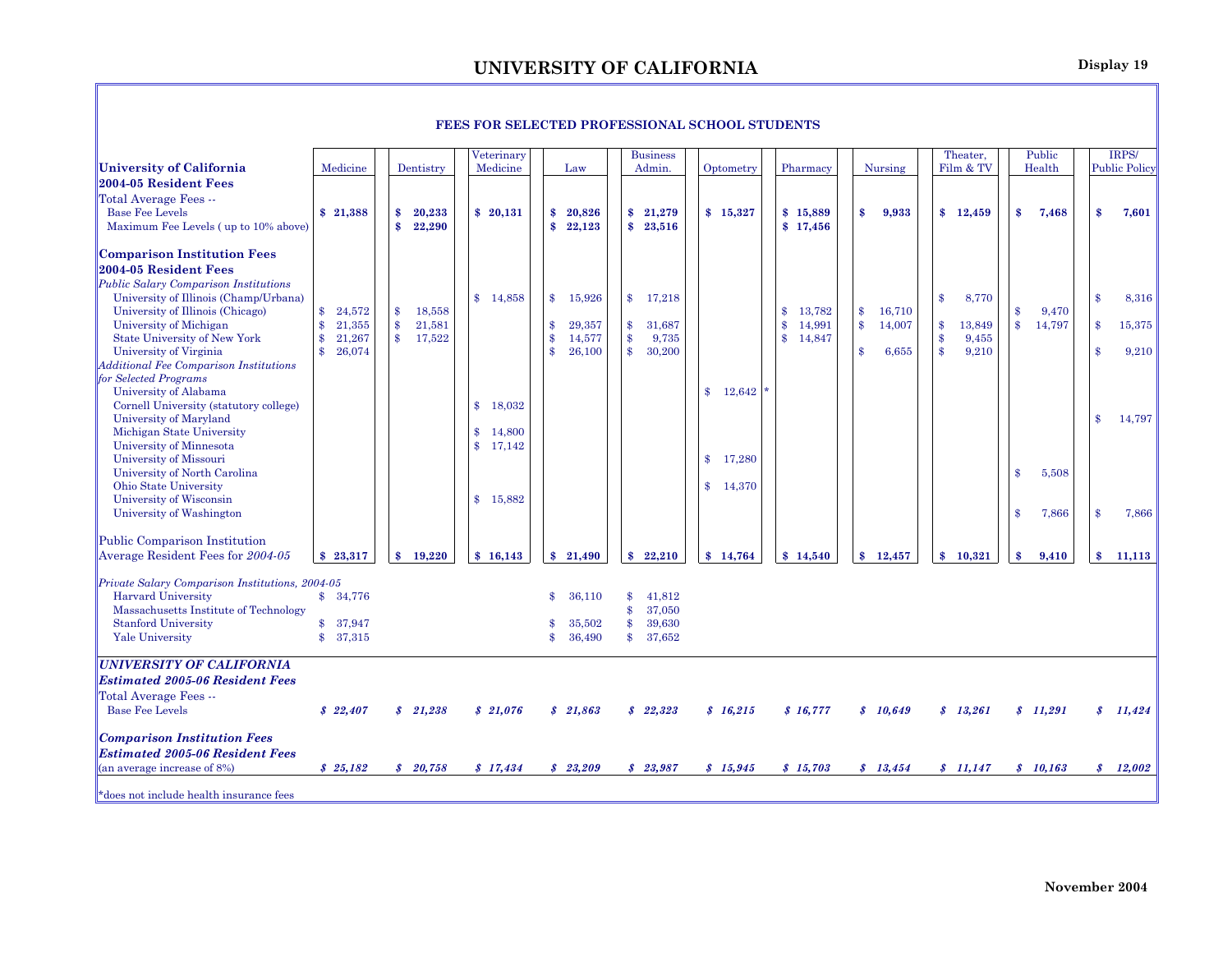| by Fund Source, 2001-02 to 2004-05<br>(\$ in Millions) |    |       |               |       |               |       |               |           |  |  |  |  |
|--------------------------------------------------------|----|-------|---------------|-------|---------------|-------|---------------|-----------|--|--|--|--|
| 2001-02<br>2002-03<br>2003-04<br>2004-05               |    |       |               |       |               |       |               |           |  |  |  |  |
| <b>UC</b> Funds                                        |    |       |               |       |               |       |               |           |  |  |  |  |
| <b>Student Fees and State</b>                          |    |       |               |       |               |       |               |           |  |  |  |  |
| General Funds                                          | £. | 256.4 | \$            | 262.7 | $\mathbf{\$}$ | 380.4 | \$            | 414.3     |  |  |  |  |
| <b>Other University Funds</b>                          |    | 111.7 |               | 125.4 |               | 128.8 |               | 131.6     |  |  |  |  |
| Subtotal                                               | \$ | 368.1 | $\mathbf{\$}$ | 388.1 | \$            | 509.2 | \$            | 545.9     |  |  |  |  |
| <b>Other Funds</b>                                     |    |       |               |       |               |       |               |           |  |  |  |  |
| <b>Student Aid Commission</b>                          | £. | 133.4 | $\mathbf{\$}$ | 148.7 | $\mathbf{\$}$ | 195.6 | $\mathbf{\$}$ | 213.7     |  |  |  |  |
| Federal                                                |    | 185.3 |               | 203.2 |               | 212.1 |               | 216.7     |  |  |  |  |
| Private Funds                                          |    | 43.2  |               | 49.6  |               | 51.2  |               | 52.3      |  |  |  |  |
| Total                                                  | \$ | 729.9 | $\mathbf{\$}$ | 789.7 | \$            | 968.1 |               | \$1,028.5 |  |  |  |  |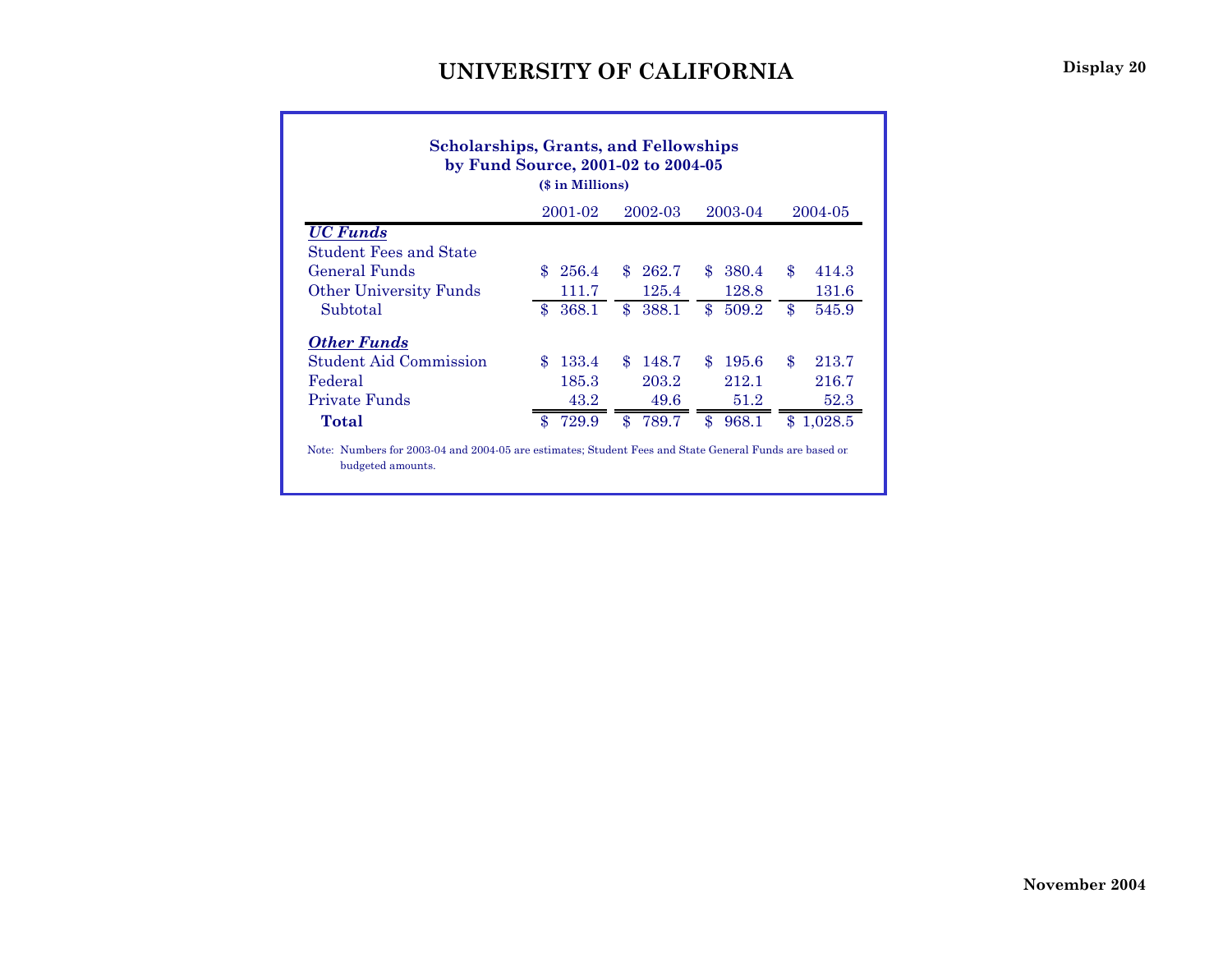![](_page_22_Figure_1.jpeg)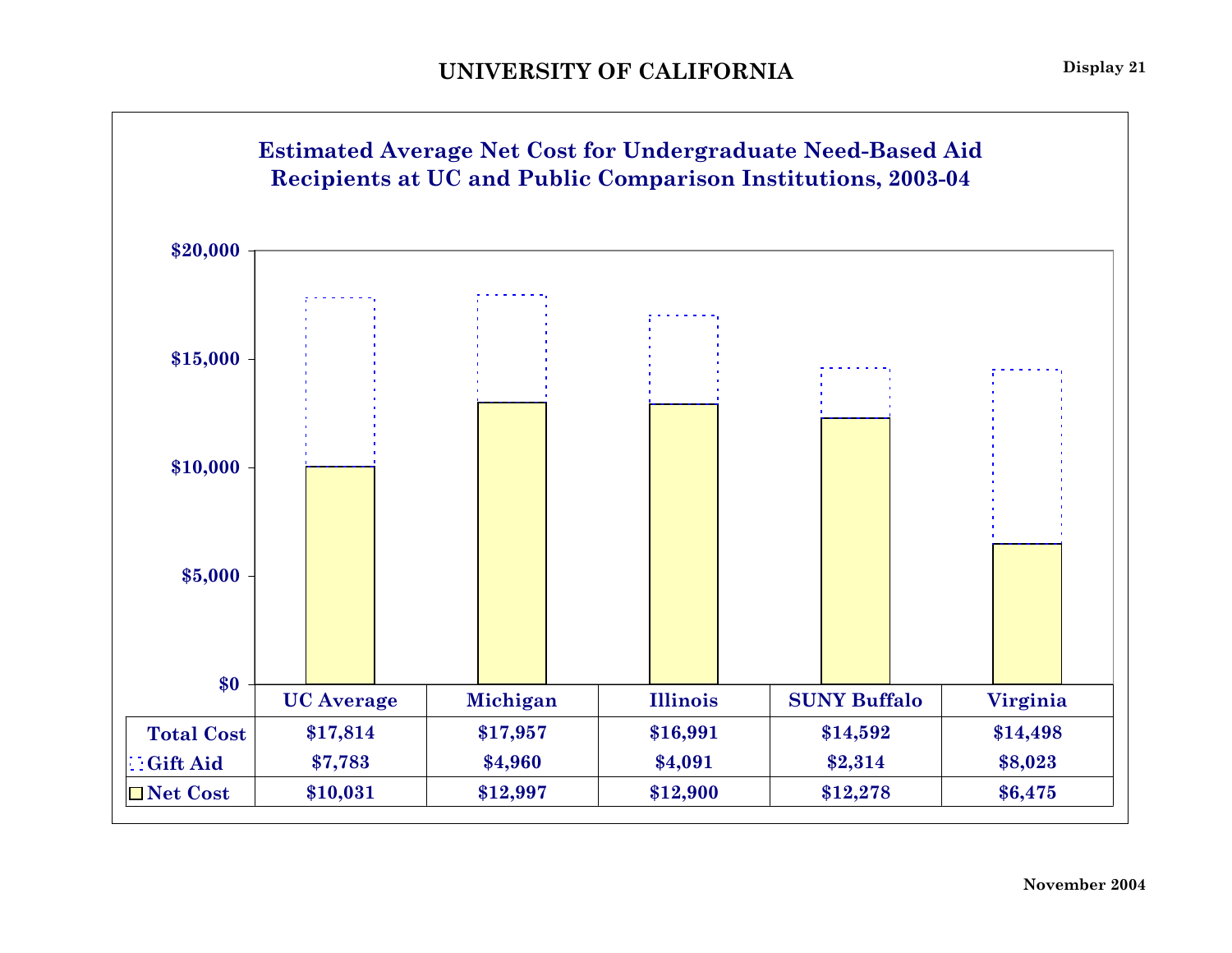![](_page_23_Figure_1.jpeg)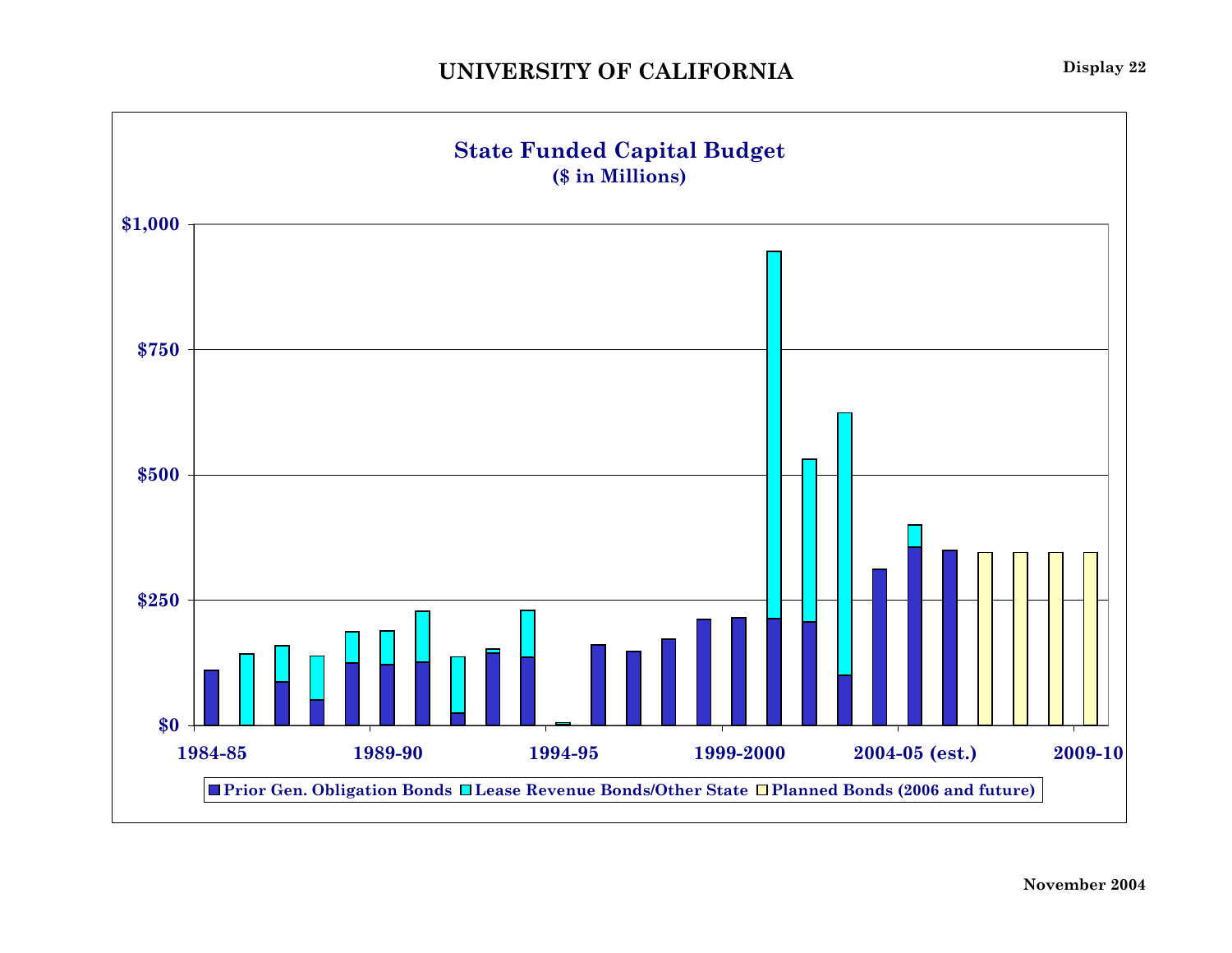![](_page_24_Figure_1.jpeg)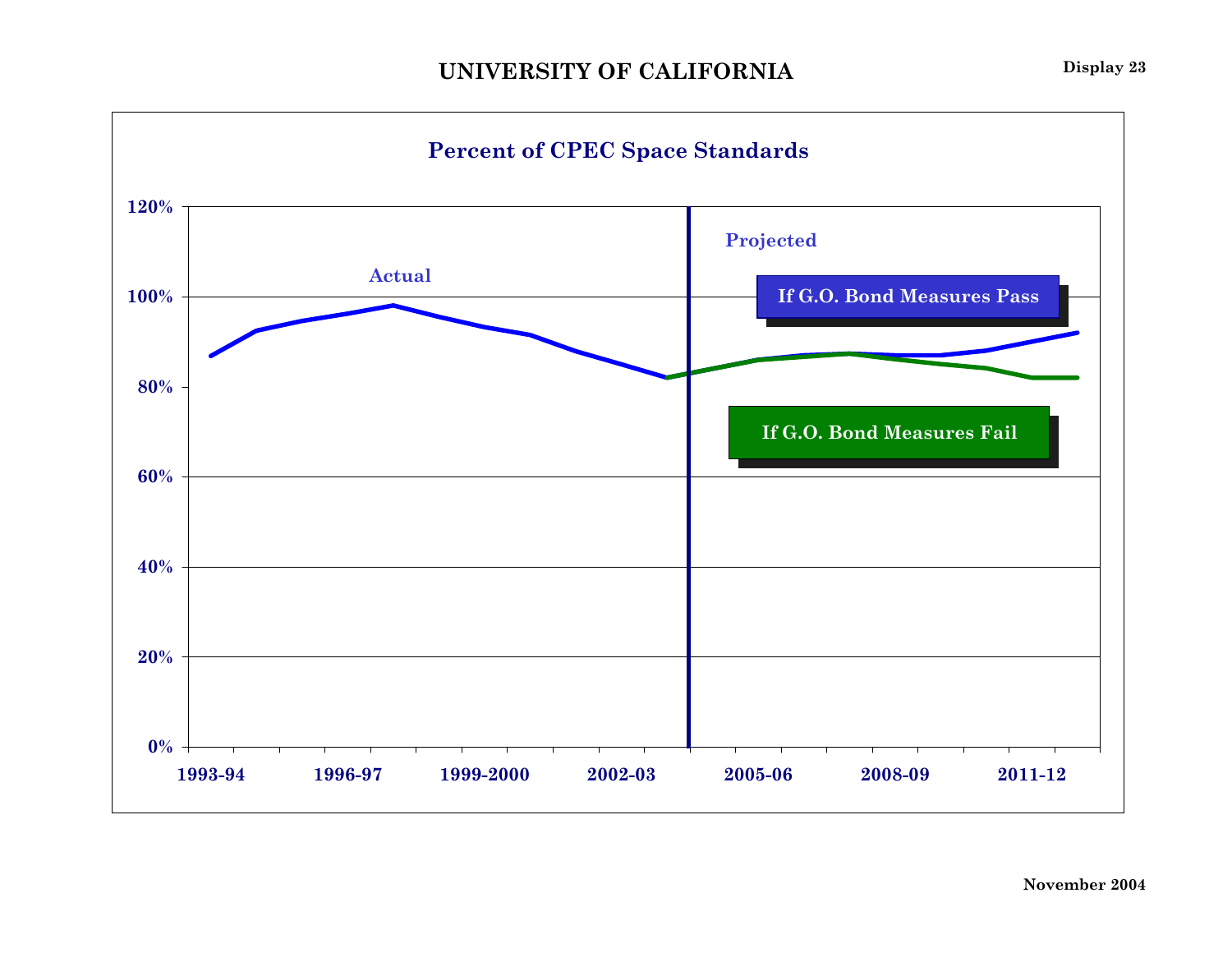## **UNIVERSITY OF CALIFORNIA** Display 24

### **2005-06 BUDGET FOR CAPITAL IMPROVEMENTS**

| Priority<br><b>Number</b> | Cam-<br>pus | Project                                                          |                                         | <b>Prefunded</b><br>$(\$000)$     |                            | <b>2005-06 Budget</b><br>$(\$000)$ |                                         | <b>Future</b><br><b>Funding</b><br><b>Requirements</b><br>$(\$000)$ | <b>Total</b><br>Project<br>Cost<br>$(\$000)$ |
|---------------------------|-------------|------------------------------------------------------------------|-----------------------------------------|-----------------------------------|----------------------------|------------------------------------|-----------------------------------------|---------------------------------------------------------------------|----------------------------------------------|
|                           |             | <b>Capital Equipment for Previously Authorized Projects</b>      |                                         |                                   |                            |                                    |                                         |                                                                     |                                              |
| $\sim$ $\sim$             | Irv         | <b>Computer Science</b><br>Unit 3                                | <b>PWC</b><br>$\mathbf C$               | 31,822<br>$[12,798]$ LB           | $\mathbf E$<br>$\mathbf E$ | 3,025<br>$[3,025]$ X               |                                         | ----                                                                | 34,847<br>[15, 823]                          |
| ---                       | <b>SC</b>   | Humanities and Social<br><b>Sciences Facility</b>                | <b>PWC</b>                              | 27,305                            | $\mathbf E$                | 1,075                              |                                         | ----                                                                | 28,380                                       |
| $- - -$                   | <b>SD</b>   | <b>Biomedical Library</b><br>Renovation and Addition             | <b>PWC</b><br>$\mathbf C$               | 16,303<br>$[771]$ X               | $\mathbf E$                | 695                                |                                         | ----                                                                | 16,998<br>$[771]$                            |
| $\sim$ $\sim$ $\sim$      | SD          | <b>Student Academic</b><br><b>Services Facility</b>              | <b>PWC</b><br><b>PWC</b><br>$\mathbf C$ | 21,592<br>3,129 X<br>$[5,000]$ LB | $\mathbf E$                | 504                                |                                         | $- - - -$                                                           | 25,225<br>[8, 129]                           |
| $- - -$                   | SB          | Snidecor Hall Office Wing<br>Seismic Replacement                 | <b>PWC</b><br><b>PWC</b>                | 11,744<br>[765] $X$               | $\mathbf E$                | 405                                |                                         | ----                                                                | 12,149<br>$[765]$                            |
| ---                       | SD          | <b>Mayer Hall Physics</b><br><b>Addition and Renovation</b>      | <b>PWC</b>                              | 28,655                            | $\mathbf E$                | 445                                | $\mathbf C$                             | 12,277                                                              | 41,377<br>[1, 206]                           |
|                           |             | <b>Major Capital Projects</b>                                    |                                         |                                   |                            |                                    |                                         |                                                                     |                                              |
| $\mathbf{1}$              | Irv         | <b>Engineering Unit 3</b>                                        | PW<br>$\mathbf C$                       | 3,440<br>$[8,591]$ LB             | $\mathcal{C}$              | 47,347                             | E<br>E                                  | 3,176<br>[3, 176] X                                                 | 53,963<br>[11, 767]                          |
| $\overline{2}$            | Riv         | Materials Science and<br><b>Engineering Building</b>             | PW                                      | 3,749                             | $\mathcal{C}$              | 50,549                             | $\mathbf E$                             | 4,370                                                               | 58,668                                       |
| 3                         | <b>SC</b>   | McHenry Addition and<br><b>Renovation Project</b>                | PW                                      | 5,063                             | $\mathbf C$                | 33,782                             | <b>WCE</b>                              | 40,361                                                              | 79,206                                       |
| $\overline{4}$            | Dav         | <b>Physical Sciences</b><br>Expansion                            | $\mathbf{P}$                            | 2,235                             | <b>WC</b>                  | 46,280                             | $\mathbf E$                             | $[1,206]$ X                                                         | 80,435<br>[1,206]                            |
| 5                         | Berk        | Doe Library Seismic and<br><b>Program Improvements</b><br>Step 4 | $\mathbf{P}$<br>PW                      | 1,110<br>$[3,640]$ G              | $\mathbf C$<br>$\mathbf C$ | 30,810<br>$[8,640]$ G              |                                         |                                                                     | 144,298<br>[12, 100]                         |
| $\boldsymbol{6}$          | $\rm{LA}$   | Life Sciences Replacement<br><b>Building</b>                     | $\mathbf{P}$<br>$\, {\bf P}$            | 2,200<br>$[1,003]$ LB             | <b>WC</b><br>${\bf C}$     | 52,042<br>$[5,876]$ LB             | ${\bf C}$<br>$\mathbf C$<br>$\mathbf E$ | 16,080<br>$[13, 118]$ LB<br>$[1,311]$ X                             | 70,322<br>[21, 308]                          |
| 7 <sup>1</sup>            | ${\rm SD}$  | <b>Music Building</b>                                            | PW                                      | 3,802                             | ${\bf C}$                  | 36,125                             | $\mathbf E$                             | 2,129                                                               | 42,056                                       |

**CCCI: 4328 EPI: 2649**